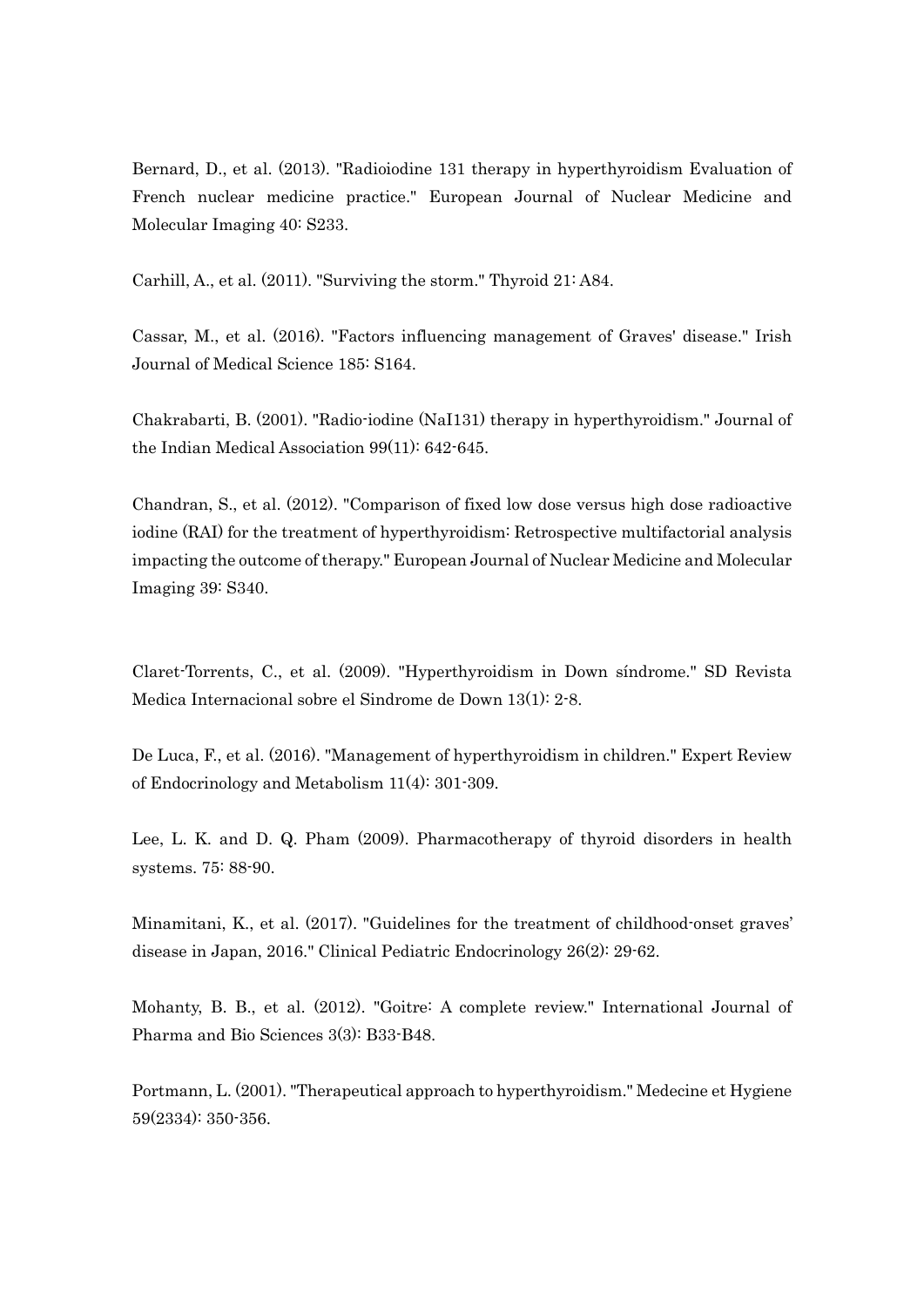Rokni, H., et al. (2014). "Efficacy of different protocols of radioiodine therapy for treatment of toxic nodular goiter: Systematic review and meta-analysis of the literature." International Journal of Endocrinology and Metabolism 12(2).

Ross, D. S., et al. (2016). "2016 American Thyroid Association Guidelines for Diagnosis and Management of Hyperthyroidism and Other Causes of Thyrotoxicosis." Thyroid 26(10): 1343-1421.

Shah, N., et al. (2015). "Graves' disease and thymic hyperplasia." Endocrine Reviews 36.

Škrabic, V., et al. (2017). "Thyrotoxicosis in children and adolescents - Diagnostic and therapeutic dilemmas." Paediatria Croatica 61(1): 1-9.

Stuss, M., et al. (2017). "The role of selenium in thyroid gland pathophysiology." Endokrynologia Polska 68(4): 440-465.

Sundaresh, V., et al. (2012). "Comparative effectiveness of the therapeutic options for graves' disease: A systematic review and network meta-analysis." Thyroid 22: A86-A87.

Suresh Kumar, A. C., et al. (2010). "Comparison of fixed low dose versus high dose radioactive iodine for the treatment of hyperthyroidism: Retrospective multifactorial analysis impacting the outcome of therapy." Indian Journal of Nuclear Medicine 25(3): 99-100.

Tamler, R. and J. I. Mechanick (2006). "Dietary supplements and nutraceuticals in the management of endocrine disorders." Current Opinion in Endocrinology and Diabetes 13(5): 425-430.

Toft, A. D. (2013). "So we think we know how to treat Graves' disease." Journal of Endocrinology, Metabolism and Diabetes of South Africa 18(1): 39.

van Isselt, J. W. and A. J. van Dongen (2004). "The current status of radioiodine therapy for benign thyroid disorders." Hellenic Journal of Nuclear Medicine 7(2): 104-110.

Wilson, C. (2011). "Thyroid function: New guidance for the diagnosis and management of thyroid diseases in pregnancy." Nature Reviews Endocrinology 7(10): 559.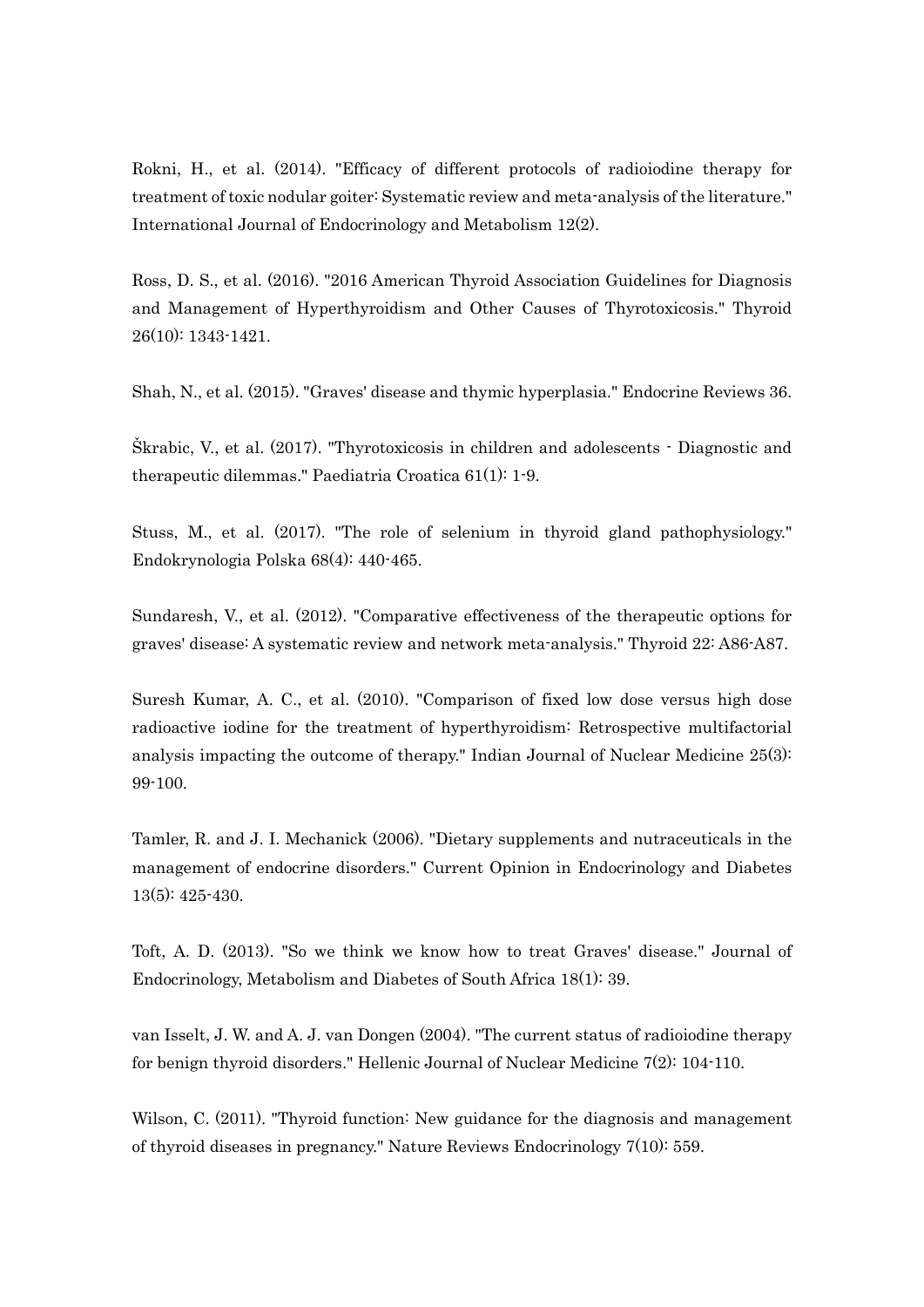Wilson, C. (2012). "Endocrine disorders in pregnancy: Updated guidelines for the management of thyroid disorders in pregnancy." Nature Reviews Endocrinology 8(11): 624.

Wong, J. and S. M. Wiseman (2015). "Thyroid surgery for treatment of Graves' disease complicated by ophthalmopathy: A comprehensive review." Expert Review of Endocrinology and Metabolism 10(3): 327-336.

Wright, H. V. and D. J. Williams (2013). "Thyrotoxicosis in pregnancy." Fetal and Maternal Medicine Review 24(2): 108-128.

Wysocki, J., et al. (2010). "Thyrotoxicosis induced cholestasis." American Journal of Gastroenterology 105: S268.

Zhadina, M., et al. (2017). "Prognostic indicators of remission and relapse in children with graves' disease after treatment with antithyroid drugs." Endocrine Reviews 38(3).

Zhu, H., et al. (2016). "The efficacy and safety of lithium carbonate in combination with radioactive iodine therapy of hyperthyroidism: A meta-analysis and systematic review." International Journal of Clinical and Experimental Medicine 9(7): 12721-12728.

Deneke, D. E. and D. Ravindranath (2012). "Diagnosis and management of psychiatric comorbidities in patients with hyperthyroidism: An updated review." Minerva Psichiatrica 53(1): 39-46.

Derakhshan, S. and S. Shahsavari (2014). "Effect of oral anti-thyroid therapy on bone density in premenopausal women with endogenous subclinical hyperthyroidism." Scientific Journal of Kurdistan University of Medical Sciences 19(3): 1-11.

Ferrer, E. and M. À. Moral (2007). "Graves' disease." Drugs of the Future 32(6): 555-561.

Giesecke, P., et al. (2017). "Increased Cardiovascular Mortality and Morbidity in Patients Treated for Toxic Nodular Goiter Compared to Graves' Disease and Nontoxic Goiter." Thyroid 27(7): 878-885.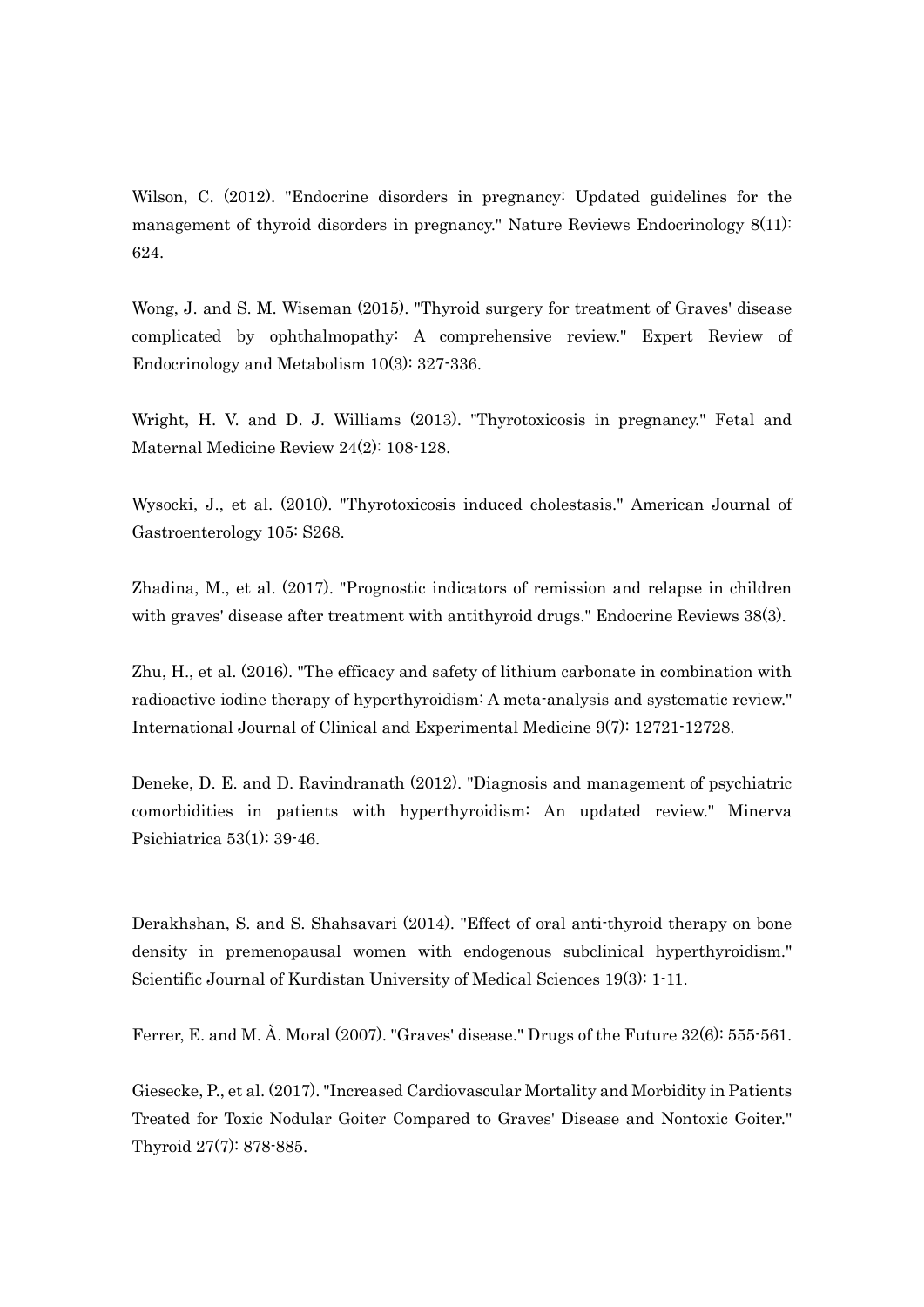Gullo, D., et al. (2017). "Seasonal variations in TSH serum levels in athyreotic patients under L-thyroxine replacement monotherapy." Clinical Endocrinology 87(2): 207-215.

Hammonda, E. N. B. and M. D. T. H. W. Vangua (2016). "Lithium-enhanced radioactive iodine ablation of hyperthyroid patients." Journal of Endocrinology, Metabolism and Diabetes of South Africa 21(3): 51-55.

Hope, N. and A. Kelly (2017). "Pre-operative Lugol's iodine treatment in the management of patients undergoing thyroidectomy for graves' disease: A review of the literature." European Thyroid Journal 6(1): 20-25.

Jha, C. K., et al. (2017). "Comment on article entitled "Randomized trial of a short course of preoperative potassium iodide in patients undergoing thyroidectomy for Graves' disease"." American Journal of Surgery 213(6): 1194.

Kyrilli, A., et al. (2015). Thiamazole pretreatment lowers the 131I activity needed to cure hyperthyroidism in patients with nodular goiter. 100: 2261-2267.

Mbodj, M., et al. (2009). "Contribution of radio-iodine 131 in the treatment of Grave's Basedow disease in the department of nuclear medicine of Ibn Sina Hospital in Rabat." Medecine Nucleaire 33(10): 592-598.

Miranda-Padua, M. L., et al. (2014). "A randomized double-blind comparison of fixed versus calculated radioiodine dose in the treatment of graves' hyperthyroidism." Phillippine Journal of Internal Medicine 52(3).

Moleti, M., et al. (2014). "Radioiodine ablation of postsurgical thyroid remnants after treatment with recombinant human TSH (rhTSH) in patients with moderate-to-severe graves' orbitopathy (GO): A prospective, randomized, single-blind clinical trial." Journal of Clinical Endocrinology and Metabolism 99(5): 1783-1789.

Petersen, J. and K. W. Lin (2017). "Radioactive iodine therapy vs. Antithyroid medications for Graves disease." American Family Physician 95(5): 292-293.

Stettner, D., et al. (2013). "Graves' disease and obstetric complications." Ginekologia i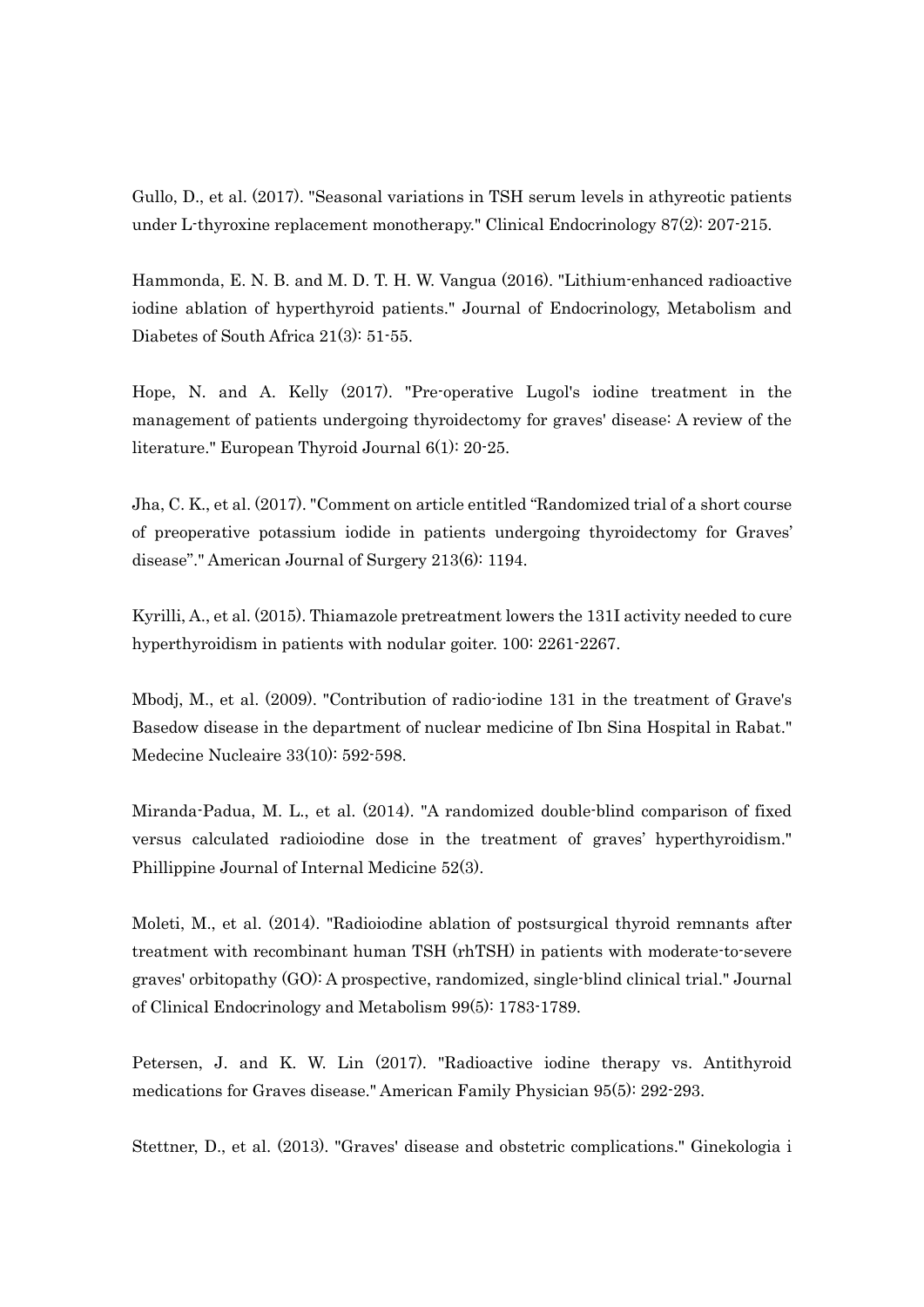Poloznictwo 29(3): 9-18.

Tepmongkol, S. (2002). "Enhancement of radioiodine uptake in hyperthyroidism with hydrochlorothiazide: A prospective randomised control study." European Journal of Nuclear Medicine and Molecular Imaging 29(10): 1307-1310.

Wai, D. (2011). "Updates on the medical treatment for thyroid disease." Annals of the Academy of Medicine Singapore 40(7): S14.

Wojtczak, B., et al. (2010). "State-of-the-art treatment of thyroid disorders with special emphasis on surgery including minimally invasive techniques." Family Medicine and Primary Care Review 12(4): 1059-1063.

Yilmaz, Y., et al. (2016). "The effect of preoperative Lugol's iodine on intraoperative bleeding in patients with hyperthyroidism." Annals of Medicine and Surgery 9: 53-57.

Abiodun, A. O., et al. (2016). "Struck twice: An unusual case of graves' disease with thyrotoxicosis and diabetes insipidus in a previously healthy man." Journal of General Internal Medicine 31(2): S738.

Abós, M. D., et al. (2000). "Treatment with 131I of toxic multinodular goiter. Assessment of a fixed dose protocol." Revista Espanola de Medicina Nuclear 19(3): 182-186.

Abuchaibe, C., et al. (2014). "A case of thyroid storm following radioactive iodine (RAI): Was it a consequence of RAI or withdrawal from Methimazol." Endocrine Reviews 35.

Ahmad, K., et al. (2017). "A deadly storm: Catastrophic thyroid storm with DIC and cardiomyopathy." American Journal of Respiratory and Critical Care Medicine 195.

Ahmadi, S. and L. D. K. St Clair (2012). "A case of autoimmune lymphocytic thyroiditis causing thyroid storm." Endocrine Reviews 33(3).

Ahmed, R. and M. Djekidel (2012). "Multimodality imaging in staging of thyroid cancer." Thyroid 22: A114-A115.

Akhtar, M. S., et al. (2002). "Radioactive iodine treatment in diffuse toxic goiter by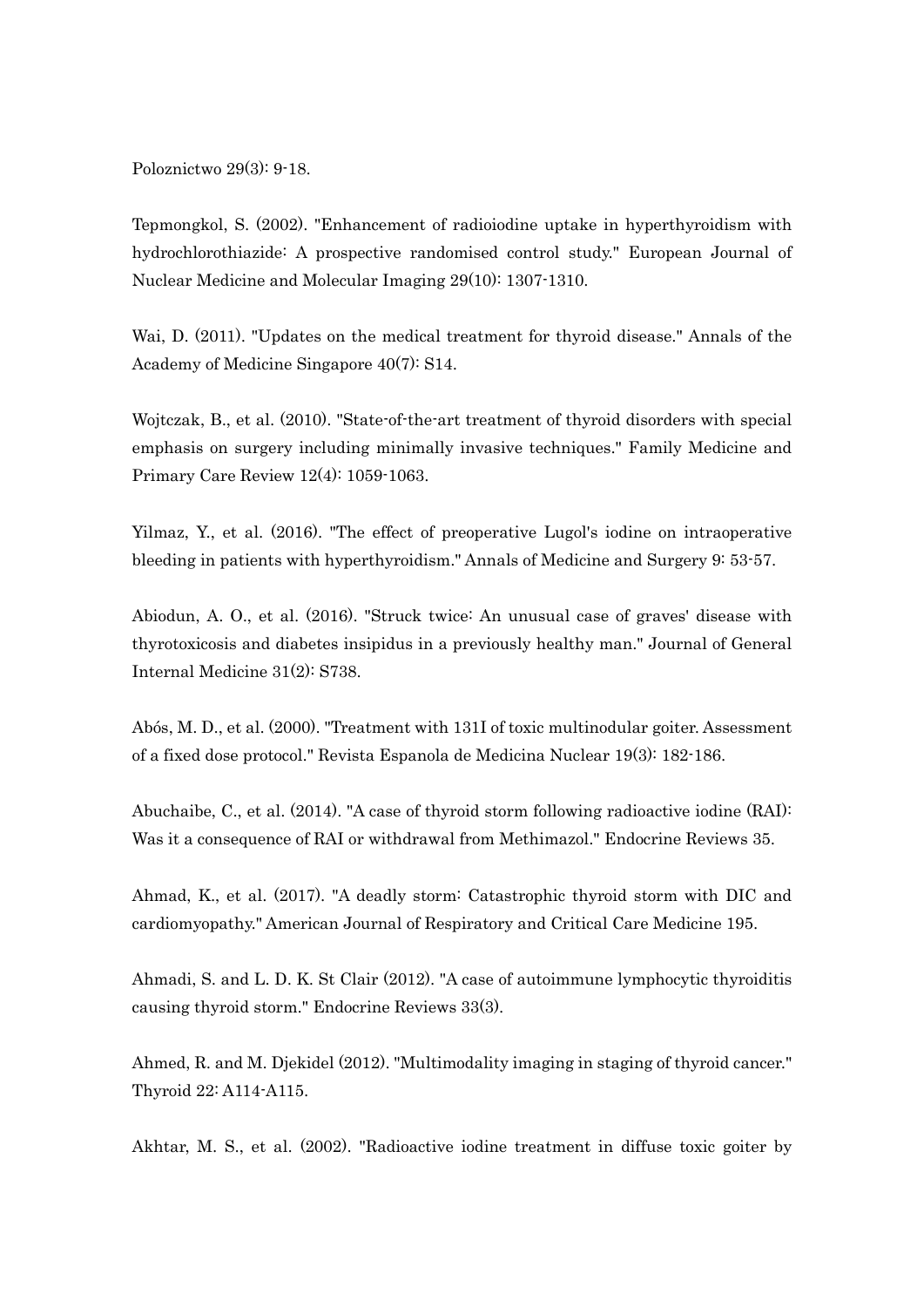calculation of thyroid volume with ultrasonography." Medical Forum Monthly 13(7): 19- 22.

Akturk, H. K., et al. (2016). "Thyrotoxicosis with non-suppressed TSH: Diagnostic and therapeutic trial of short acting octreotide in a patient with non-localizable TSHsecreting tumor." Endocrine Reviews 37(2).

Albu, S. E., et al. (2016). "Thyroid autoimmune disease: Between hypothyroidism and hyperthyroidism." Archives of the Balkan Medical Union 51(4): 483-487.

Al-Omari, A., et al. (2010). "Outcome of radioactive iodine treatment for hyperthyroidism. Single centre experience." Rawal Medical Journal 35(1): 61-64.

Aminorroaya, A., et al. (2017). "Incidence of thyroid dysfunction in an Iranian adult population: The predictor role of thyroid autoantibodies: Results from a prospective population-based cohort study." European Journal of Medical Research 22(1).

Atmaca, A., et al. (2004). "Symptomatic treatment of Graves hyperthyroidism with lithium in states of thionamide adverse reactions: A retrospective analysis." Endocrinologist 14(6): 317-320.

Azim, S. and C. Nasr (2016). "Hyperthyroidism due to functional metastatic papillary thyroid cancer in a patient with graves' disease; a diagnostic and management dilemma." Thyroid 26: A96.

Azorín Belda, M. J., et al. (2017). "Recombinant human thyrotropin stimulation prior to 131I therapy in toxic multinodular goitre with low radioactive iodine uptake." Revista Espanola de Medicina Nuclear e Imagen Molecular 36(1): 7-12.

Babiker, A., et al. (2014). "Genetic susceptibility in autoimmune polyglandular syndrome type 3 variant." Hormone Research in Paediatrics 82: 271.

Bajuk, V., et al. (2017). "Effects of Adequate Iodine Supply on the Incidence of Iodine-Induced Thyroid Disorders in Slovenia." Thyroid 27(4): 558-566.

Balaguruswamy, S. and S. Jones (2009). "Audit on the management of thyrotoxicosis in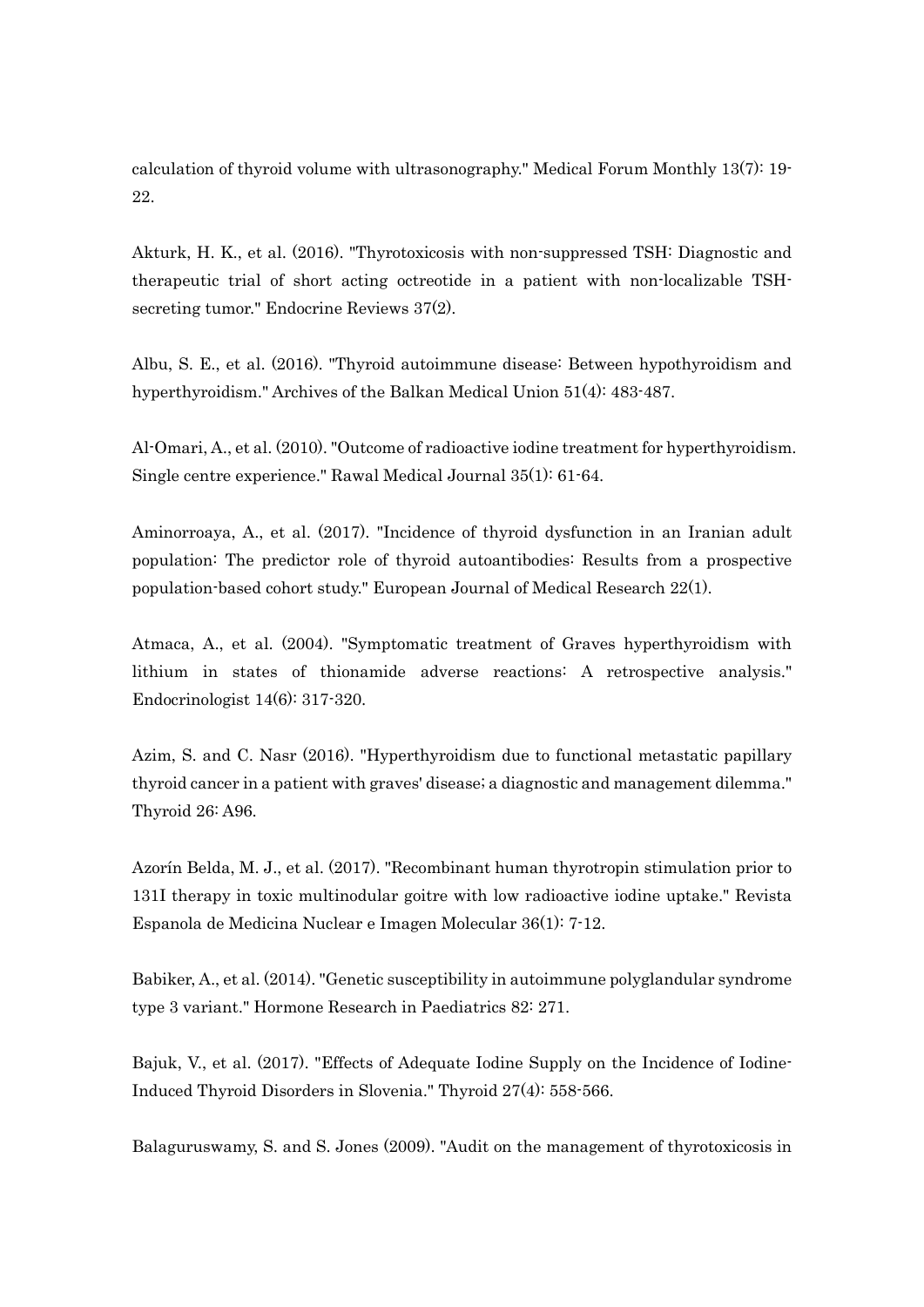the clinic at a District General Hospital." Endocrine Abstracts 19: P385.

Balakrishnan, V., et al. (2013). "Marine-lenhart syndrome with a malignant hyperfunctioning nodule-a rare presentation of a rare syndrome." Thyroid 23: A106.

Bastan-Hagh, M. H., et al. (2006). "Treatment of 1035 hyperthyroid patients with 131Iodine." International Journal of Pharmacology 2(1): 116-120.

Bazrafshan, H. R., et al. (2011). "Low-dose anti-thyroid medication in graves disease: Assessment of the efficacy based on a long-term follow-up (interim report)." Endocrine Reviews 32(3).

Benjamin, J. S., et al. (2011). "Thyrotoxicosis in the premature infant." Journal of Investigative Medicine 59(2): 451.

Bham, F. (2017). "Molar pregnancies with a focus on the thyroid." Southern African Journal of Anaesthesia and Analgesia 23(2): 7-11.

Bilir, P., et al. (2015). "Angioneurotic oedema with antithyroid drugs in thyroid storm: What is the best therapeutic option." Hormone Research in Paediatrics 84: 571-572.

Boelaert, K., et al. (2010). "Induction of hypothyroidism with radioactive iodine therapy is associated with improved survival in patients with hyperthyroidism." Endocrine Abstracts 21: OC5.4.

Borremans, C. G. and H. A. Perinetti (2003). "Pregnancy and thyroid diseases." Prensa Medica Argentina 90(3): 232-243.

Bothra, N., et al. (2017). "Hashimoto's thyroiditis: relative recurrence risk ratio and implications for screening of first-degree relatives." Clinical Endocrinology 87(2): 201- 206.

Brown, C. H. (2016). Antithyroid medications for graves' disease. 41: HS14-HS18.

Buddhadev, P. and M. S. Shah (2013). "Coma: Hyperthyroid or hypothyroid." Journal of General Internal Medicine 28: S310.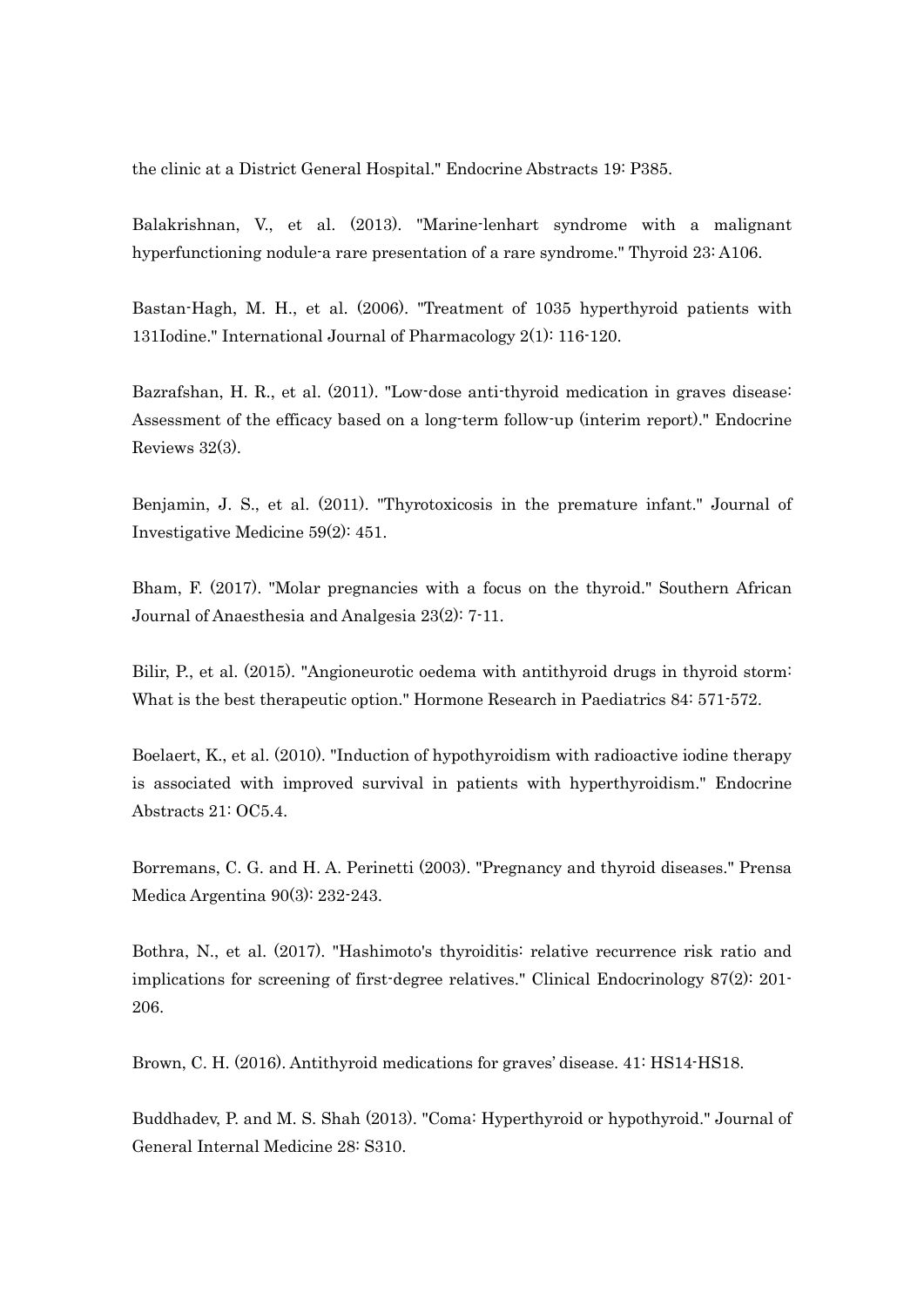Bui, P. V., et al. (2016). "Sanguineous pericardial effusion and cardiac tamponade in the setting of graves' disease: Report of a case and review of previously reported cases." Case Reports in Medicine 2016.

Bulmus, N., et al. (2013). "Thyroid diseases in pregnancy: The importance of anamnesis." Pakistan Journal of Medical Sciences 29(5): 1187-1192.

Cai, X. and S. Bhushan (2015). "Amiodarone induced toxicity." Journal of General Internal Medicine 30: S356.

Calissendorff, J. and H. Falhammar (2017). "Rescue pre-operative treatment with Lugol's solution in uncontrolled Graves' disease." Endocrine Connections 6(4): 200-205.

Carluccio, A. L., et al. (2012). "Apatjetoc thyrotoxicosis secondary to atypical subacute thyroiditis." Endocrine Practice 18(5): e127-e129.

Catania, A., et al. (2013). "Total thyroidectomy for Graves' disease treatment." Clinica Terapeutica 164(3): 193-196.

Cebulska-Wasilewska, A., et al. (2017). "Retrospective biological dosimetry at low and high doses of radiation and radioiodine impact on individual susceptibility to ionizing radiation." Genome Integrity 8(1).

Chandrasekera, H., et al. (2013). "A resistant case of thyrotoxicosis in a patient with graves' disease." Endocrine Reviews 34(3).

Chang, R. Y. K., et al. (2014). "Evaluating the efficacy of primary treatment for graves' disease complicated by thyrotoxic periodic paralysis." International Journal of Endocrinology 2014.

Chow, T. L., et al. (2003). "Surgical treatment of thyrotoxicosis: A local institution's perspective." Annals of the College of Surgeons of Hong Kong 7(1): 29-33.

Clark, C. and C. Knight (2016). "Relapsing thyrotoxicosis after total thyroidectomy in a patient with graves' disease." Journal of General Internal Medicine 31(2): S717-S718.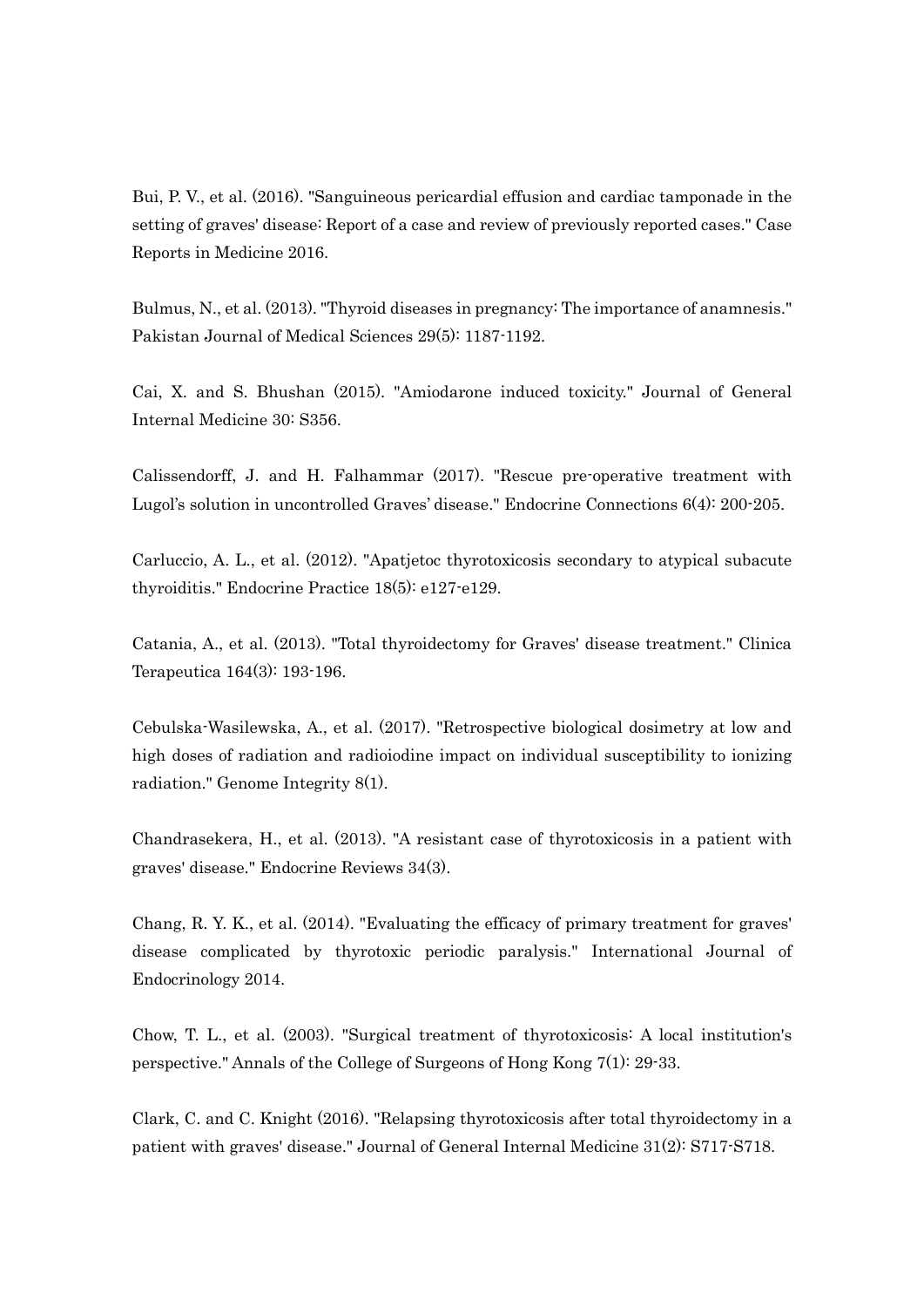Clarke, S. E. M. and S. C. Rankin  $(2002)$ . "The thyroid gland." Imaging  $14(2)$ : 103-114.

•

Cohn, A., et al. (2017). "Radioactive iodine treatment for hyperthyroidism in a patient with end stage renal disease." Endocrine Reviews 38(3).

Coleman-Pierron, R., et al. (2015). "Stopping the storn, when thyroid storm requires plasmapheresis." Journal of Investigative Medicine 63(2): 358.

Concepcion, J., et al. (2015). "Rapid recovery of ANC after using GCSF to treat doserelated methimazole-induced agranulocytosis in a pediatric graves' disease patient." Endocrine Reviews 36.

Cramon, P., et al. (2016). "Quality-of-Life Impairments Persist Six Months after Treatment of Graves' Hyperthyroidism and Toxic Nodular Goiter: A Prospective Cohort Study." Thyroid 26(8): 1010-1018.

Cury, A. N., et al. (2013). "Clinical experience with radioactive iodine in the treatment of childhood and adolescent Graves' disease." Endocrine Connections 2(1): 32-37.

Damle, N., et al. (2010). "Is low radioactive iodine uptake really an adverse factor in the outcome of radioiodine therapy of Graves disease?" Journal of Nuclear Medicine 51.

Dardi, I. K., et al. (2015). "A case of hypothyroidism in a cat owner with methimazole use for the treatment of feline hyperthyroidism." Thyroid 25: A66.

Darwish, S. M., et al. (2009). "Success rate of radioiodine treatment of hyperthyroidism in Qatari patients." Qatar Medical Journal 18(1): 42-46.

Das, B. K., et al. (2006). "Rational management of differentiated thyroid cancer." Malaysian Journal of Medical Sciences 13(2): 45-51.

Dasari, R., et al. (2011). "Amiodarone induced thyrotoxicosis: A challenging clinical situation." Thyroid 21: A52.

Davidenko, I., et al. (2012). "Unmarked case of amiodarone-induced thyrotoxicosis."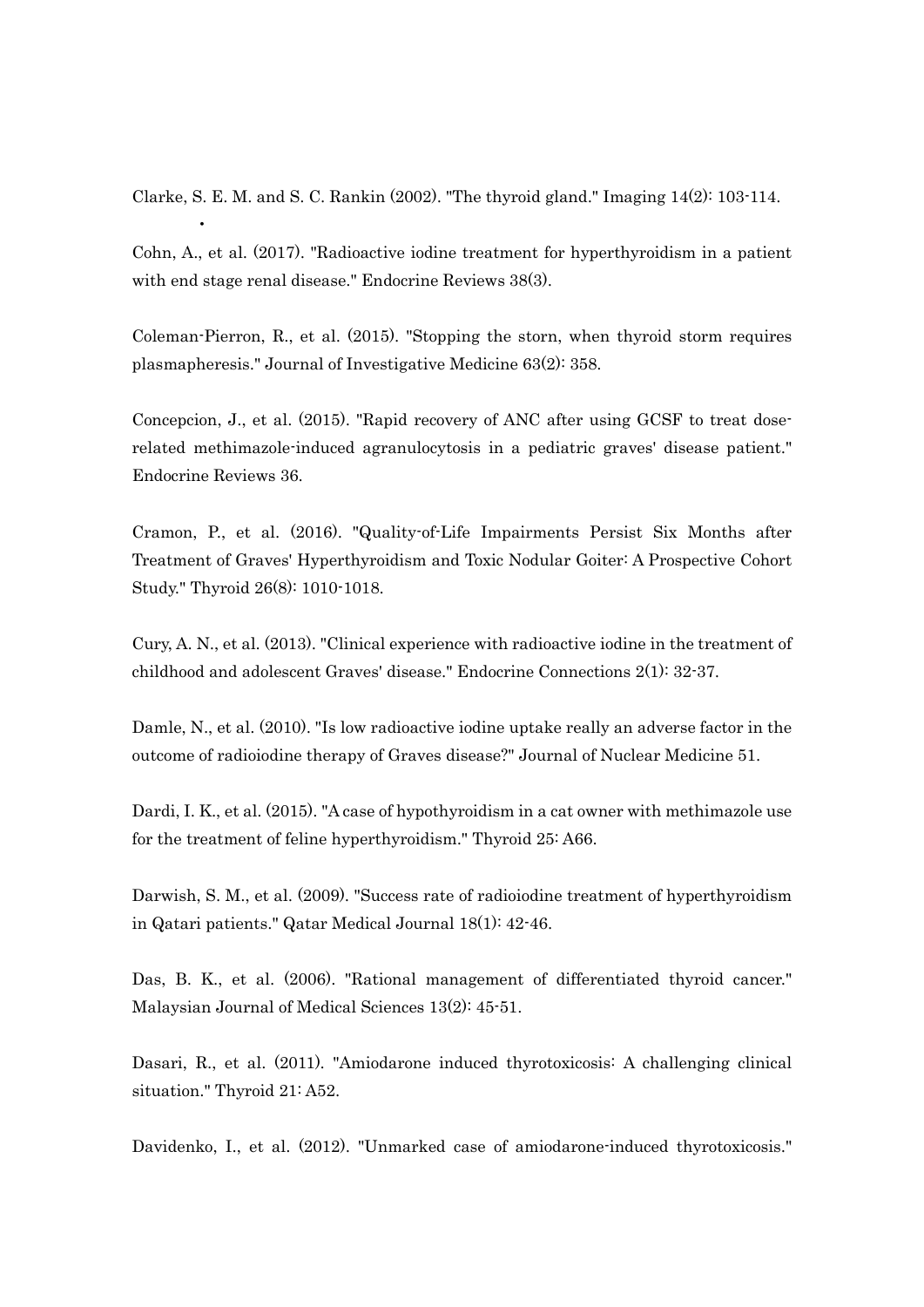European Thyroid Journal 1: 133.

.

Dede, F., et al. (2011). "Comparison of fixed 10 mCi and 15 mCi iodine-131 doses for the treatment of graves' disease: 11 year study." Marmara Medical Journal 24(1): 26-30.

Dejax, C., et al. (2005). "Iodine-131 treatment of hyperthyroidism in the elderly. Results in 180 patients. Radioprotection and waste management in 131-iodine therapy." Medecine Nucleaire 29(9): 609-619.

Del Rivero, J. and F. S. Celi (2013). "An uncommon serious adverse event associated with saturated solution of potassium iodide (SSKI) treatment." Endocrine Reviews 34(3).

Demirel, K., et al. (2011). "Outcome of radioiodine therapy in patients with hyperthyroidism: Calculated doses vs. Fixed doses." European Journal of Nuclear Medicine and Molecular Imaging 38: S431-S432.

Dhillon, A. K., et al. (2016). "Post CABG thyroid storm: A near miss." Endocrine Reviews 37(2).

Dhingra, V. K. and N. Bhatia (2015). "Use of telemedicine for facilitation of follow-up of patients of hyperthyroidism after definitive therapy with radioiodine in a primarily hilly state." Indian Journal of Nuclear Medicine 30(5): S27.

Dimakopoulou, A., et al. (2015). "Stress cardiomyopathy (Takotsubo) following radioactive iodine therapy." Endocrinology, Diabetes and Metabolism Case Reports 2015.

Dodig, D., et al. (2003). "Treatment of Graves' disease with radioiodine (I131)." Paediatria Croatica, Supplement 47(1): 113-116.

Donepudi, I., et al. (2012). "Acute cholestatic liver disease secondary to propylthiouracil and hyperthyroid cardiomyopathy in patient with grave's disease." American Journal of Gastroenterology 107: S446-S447.

Ecker, J. L. and T. J. Musci (2000). "Thyroid function and disease in pregnancy." Current Problems in Obstetrics, Gynecology and Fertility 23(3): 109-122.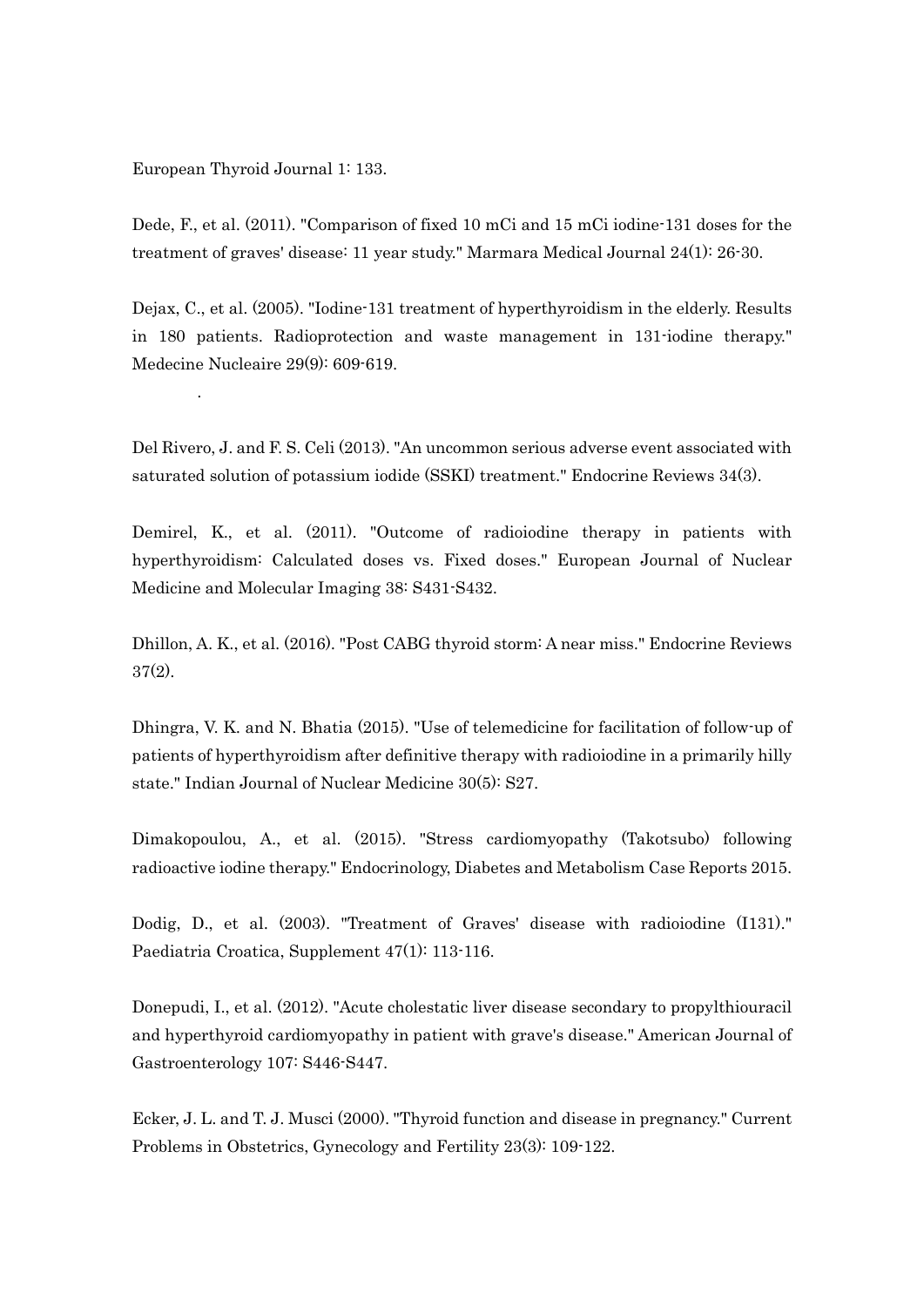Left untreated during pregnancy, thyroid disease is associated with maternal and neonatal morbidity. However, treated patients can expect pregnancy outcomes no different than those of euthyroid patients. In order to manage therapy for pregnant patients with thyroid disorders, it is important to first understand the changes in thyroid anatomy, physiology, and testing expected in uncomplicated pregnancies. With this information in hand, practitioners can adjust pharmacologic therapy to minimize fetal complications and avoid undertreating or overtreating mothers.

Edinboro, C. H. (2011). "A "one medicine" example: Humans as the model for a feline disease." Thyroid 21: A37.

El Bez, I., et al. (2014). "Iodine-131 treatment of hyperthyroidism in people older than 65 years." European Journal of Nuclear Medicine and Molecular Imaging 41: S547.

El Issami, S., et al. (2011). "Treatment of hyperthyroidism with iodine-131: A propos of 280 cases." Medecine Nucleaire 35(10): 528-532.

Eliades, M., et al. (2014). "Thyroid storm induced by electrical shock delivered by a Taser gun." Endocrine Reviews 35.

Eniojukan, J. F. and A. O. Adepoju (2014). "Evaluating the effects of anti-thyroid drugs and thyroidectomy in patients receiving radioactive iodine therapy for graves' hyperthyroidism-a retrospective study from a University Teaching Hospital in South West, Nigeria." Value in Health 17(7): A741.

Eugenio, F., et al. (2016). "Retrospective analysis of thyroid function tests in patients with grave's disease treated with protocol-based dosing of methimazole in a safety-net endocrinology clinic." Endocrine Reviews 37(2).

Fatourechi, V. (2000). "Medical treatment of graves' ophthalmopathy." Ophthalmology Clinics of North America 13(4): 683-691.

Führer, D. (2016). "Thyroid disorders: Diagnosis and therapeutic approaches 2015." LaboratoriumsMedizin 40(1): 1-10.

Gaberscek, S., et al. (2014). "Characteristics of iodine-induced thyroid disorders after an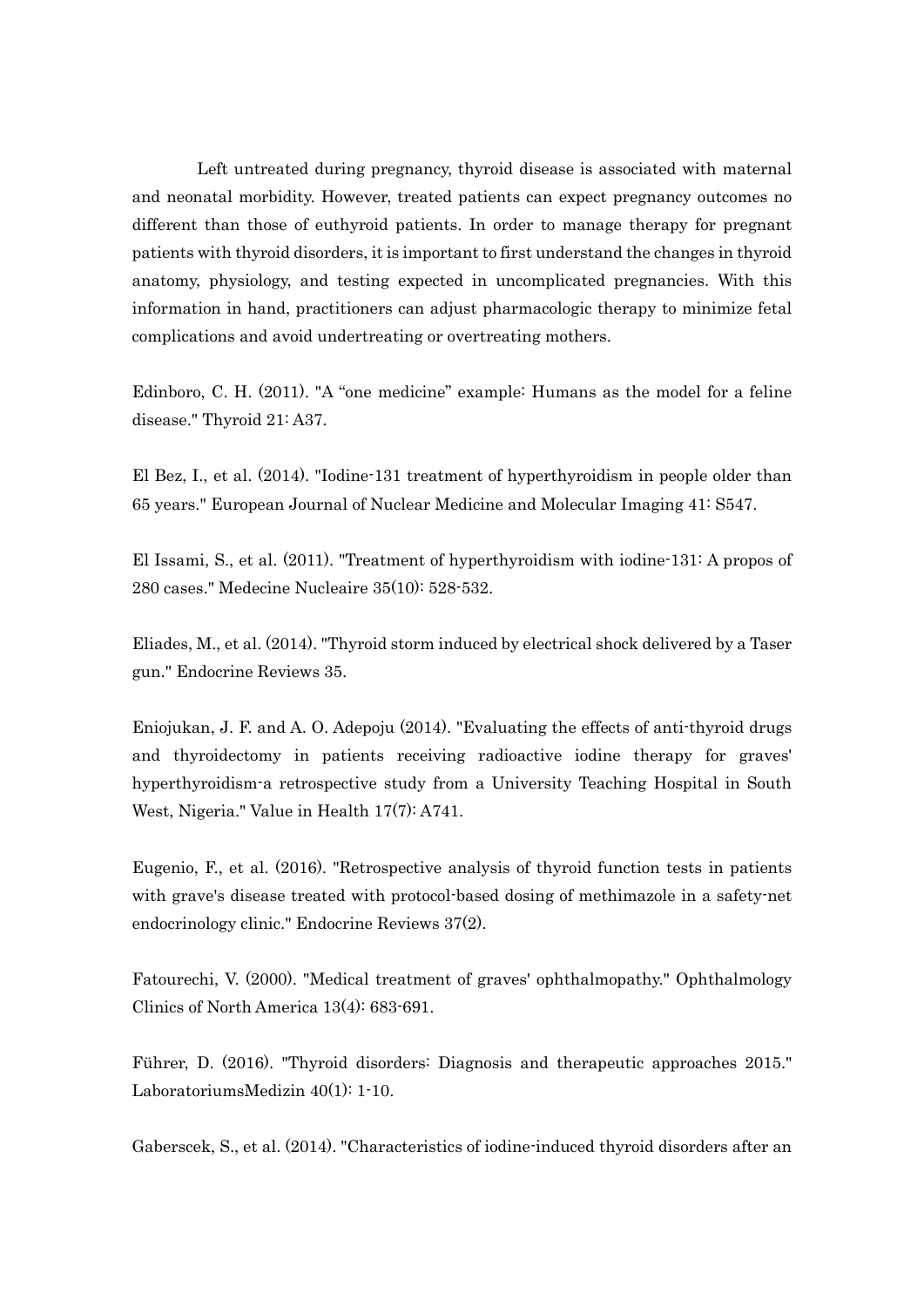increase in mandatory salt iodization." European Journal of Nuclear Medicine and Molecular Imaging 41: S566.

Gambardella, V., et al. (2003). "Thyroid diseases in pregnancy." Giornale Italiano di Ostetricia e Ginecologia 25(9): 361-367.

Ganjoo, N. and V. Puthi (2016). "Primary cutaneous amyloidosis in an adolescent with graves' disease: Previously unknown association." Archives of Disease in Childhood 101: A278-A279.

Garg, N., et al. (2013). "Calming the storm - Role of plasmapheresis in thyrotoxic crises." Endocrine Reviews 34(3).

Gavilán Villarejo, I., et al. (2012). "Hyperthyroidism." Medicine (Spain) 11(14): 813-818.

Gessl, A., et al. (2012). Thyroid disorders. 214: 361-386.

Gianotti, R. (2012). "Riding the storm: A rare cause of acute liver failure." Journal of Hospital Medicine 7: S188-S189.

Gonzalez-Bossolo, A., et al. (2016). "Cerebrovascular Accident due to Thyroid Storm: Should We Anticoagulate?" Case Reports in Endocrinology 2016.

Greeve, J. (2003). "Thyroid disorders during pregnancy." Gynakologe 36(11): 965-973.

Gu, Y., et al. (2016). "Pulmonary hypertension aggravated by hyperthyroidism: A case report." Endocrine Reviews 37(2).

Guerra, Y. S., et al. (2012). "Bedside ultrasound use in graves disease." Endocrine Reviews 33(3).

Gulati, K., et al. (2010). "What is the influence of rheumatologic conditions on response to medical therapy of Graves' disease?" Irish Journal of Medical Science 179(13): S513.

Hakami, O., et al. (2016). "A case of nonfatal ventricular arrhythmia due to thyrotoxic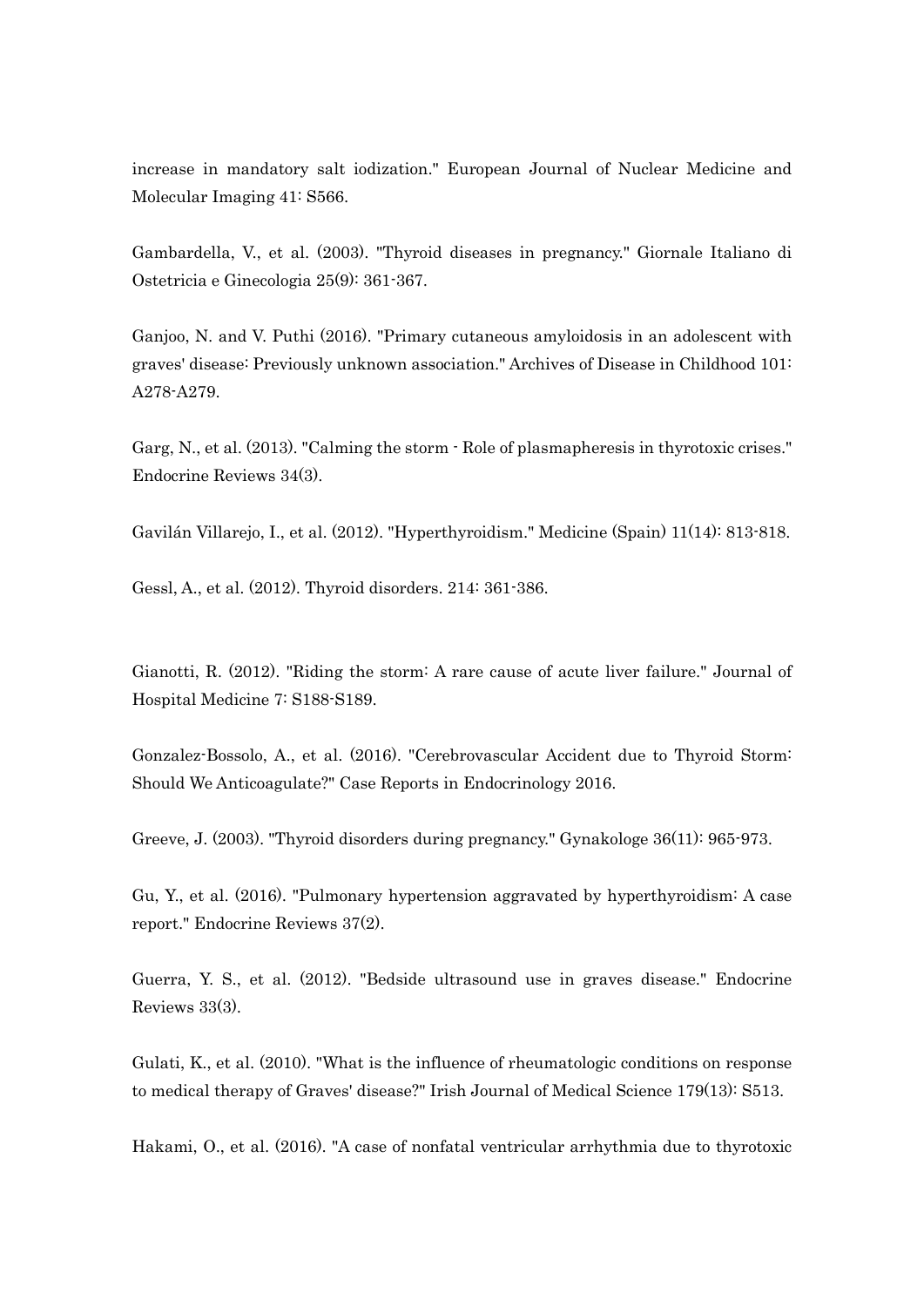periodic paralysis in a Saudi patient as an initial presentation of Graves' disease." Clinical Medicine Insights: Case Reports 9: 5-9.

Harari, A., et al. (2011). "Quality of life assessment in pediatric Graves' disease patients after treatment with surgery versus radioactive iodine (a pilot study)." Thyroid 21: A51.

Harrasser, M., et al. (2013). "Neonatal thyrotoxicosis-potentially life-threatening!" Swiss Medical Weekly 143: 36S.

Heringer, L. and H. Crevensten (2010). "Recurrent paralysis due to hyperthyroidism causing hypokalemia." Journal of General Internal Medicine 25: S544-S545.

Holt, S. C. and N. Morone (2017). "Hey doc, I amlosingweight: A 30 pound weight loss in an African American male." Journal of General Internal Medicine 32(2): S509.

Iglesias, P. (2007). "Effects of amiodarone therapy on thryoid function and its current management." Endocrinologia y Nutricion 54(7): 354-370.

Ivanova, I. V., et al. (2016). "The use of lithium in the treatment of resistant Graves' Thyrotoxicosis." Endokrinologya 21(3): 167-175.

Iwasaki, H. (2015). "Onset of graves' disease during long-term immunosuppressive therapy in a patient with membranous nephropathy." Endocrinology, Diabetes and Metabolism Case Reports 2015.

Izkhakov, E., et al. (2016). "Drug versus radioactive treatment of graves' diseasemetabolic outcomes." Endocrine Reviews 37(2).

Jain, M., et al. (2013). "Methimazole-induced concomitant agranulocytosis and hepatotoxicity." Endocrine Reviews 34(3).

Jevalikar, G., et al. (2013). "Long-term outcomes of paediatric Graves disease." Hormone Research in Paediatrics 80: 358.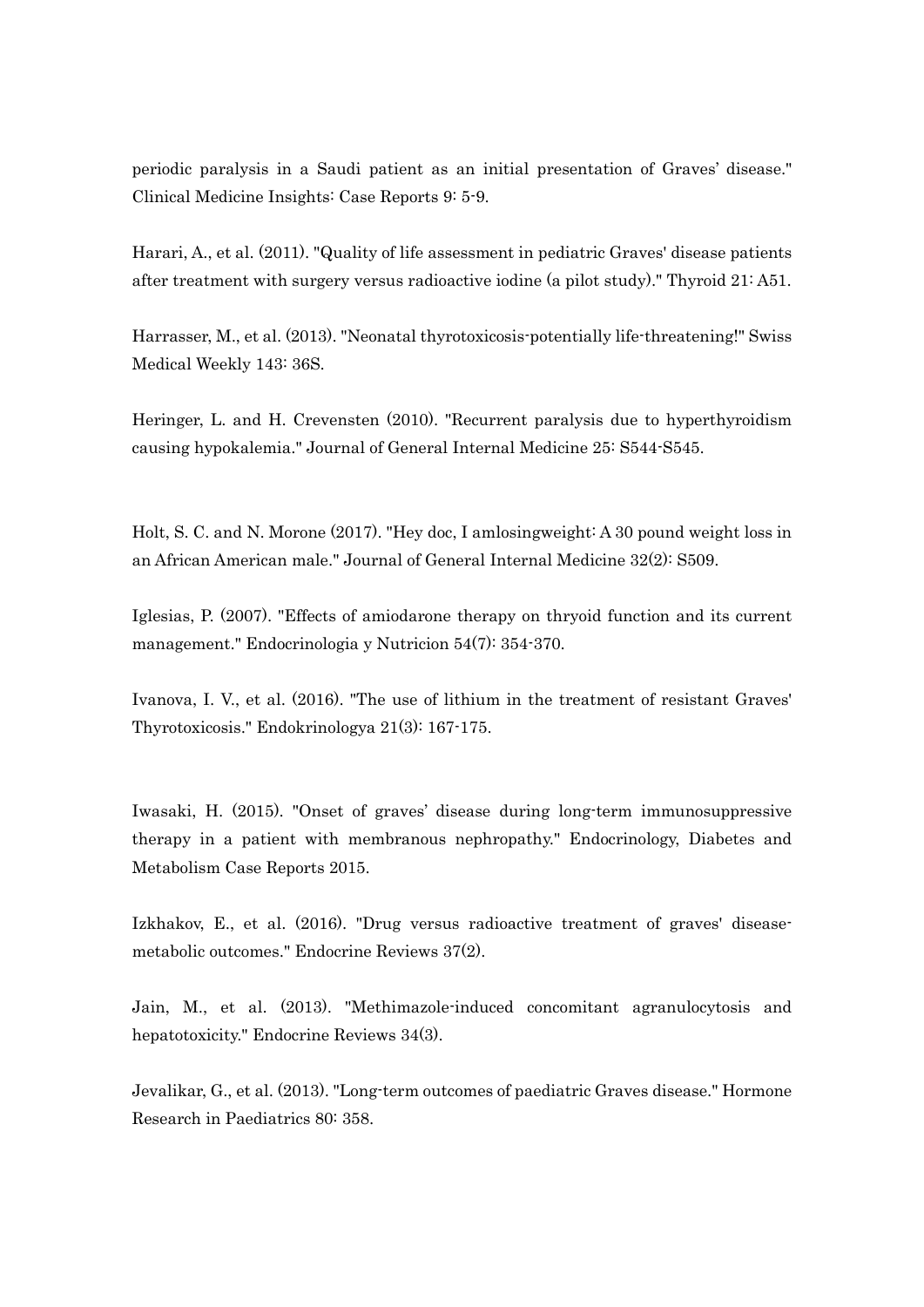Jiang, N., et al. (2015). "Follow-up and evaluation of the pregnancy outcome in women at reproductive age with graves'hyperthyroidism after 131-iodine treatment." Thyroid 25: A79.

Johnston, N., et al. (2014). "Neonatal thyrotoxicosis in maternal grave's disease: A case series and review of the literature." Hormone Research in Paediatrics 82: 460-461.

Johnston, N. F., et al. (2014). "Neonatal thyrotoxicosis: A case series." Irish Journal of Medical Science 183(4): S141.

Johnstone, H. C., et al. (2004). "The evaluation and management of thyrotoxicosis." Current Paediatrics 14(5): 430-437.

Journy, N. M. Y., et al. (2017). "Hyperthyroidism, Hypothyroidism, and Cause-Specific Mortality in a Large Cohort of Women." Thyroid 27(8): 1001-1010.

Jowkar, F. and F. Sari Aslani (2007). "Elephantiasic pretibial myxedema." Journal of Pakistan Association of Dermatologists 17(3): 187-189.

Kalk, W. J. and M. D. T. H. Vangu (2002). "Non-toxic multinodular goitres." Journal of Endocrinology, Metabolism and Diabetes of South Africa 7(1): 10-13.

Kamoun, T., et al. (2013). "Factors influencing the success of Radio-iodine dose in the treatment of Graves disease: One year outcom." European Journal of Nuclear Medicine and Molecular Imaging 40: S232.

Kampmann, E., et al. (2014). "Thyroid stimulating but not blocking autoantibodies are highly prevalent in active/severe thyroid-associated orbitopathy-a prospective study." Thyroid 24: A10.

Kara, O., et al. (2013). "A case with Graves disease who developed agranulocytosis and vasculitis during metimazole treatment." Hormone Research in Paediatrics 80: 441.

Kaufman, L. and L. Zimmerman (2003). "Thyrotoxicosis and thyroid storm - A review of evaluation and management." Primary Care Update for Ob/Gyns 10(1): 29-32.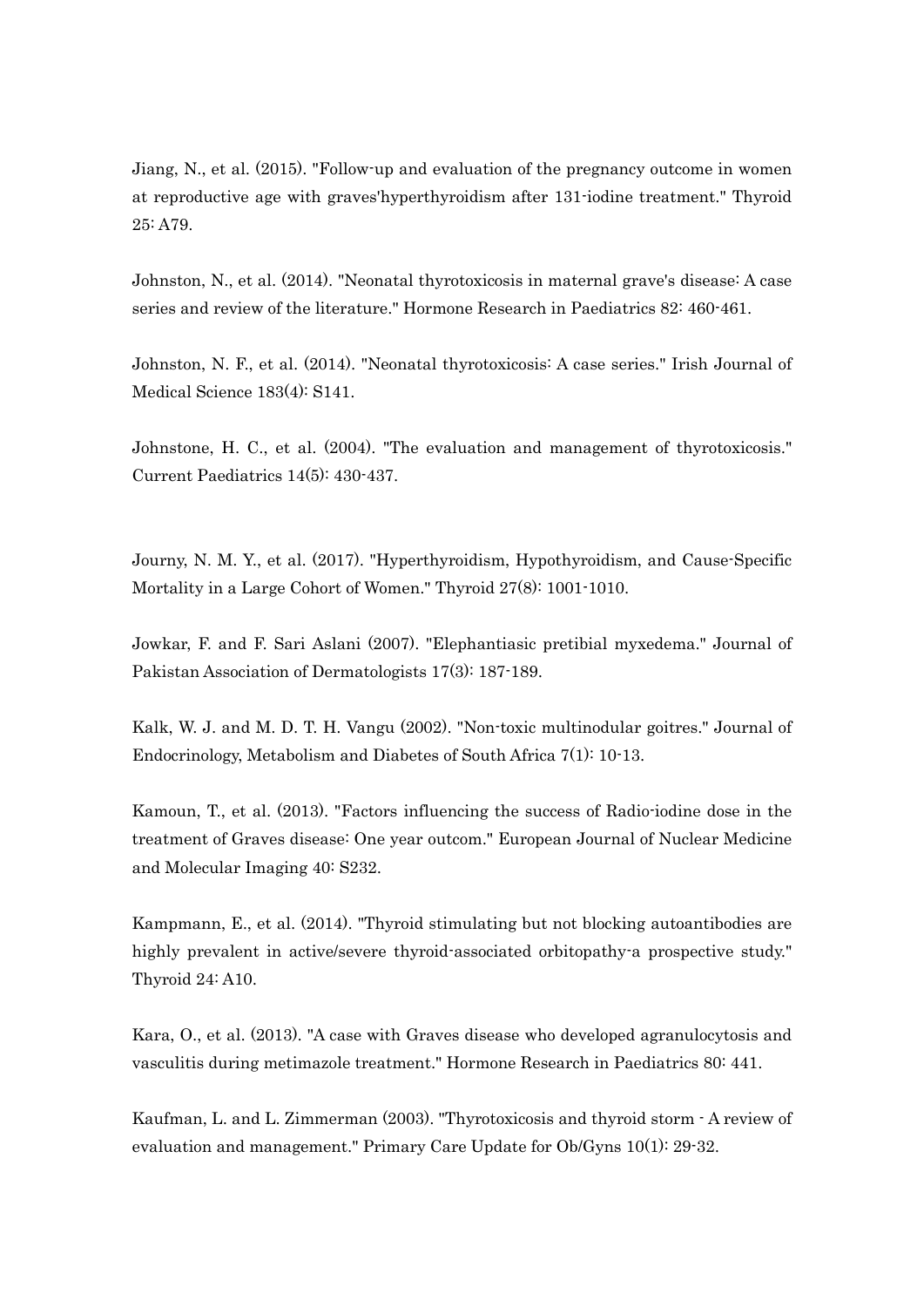Khan, S. H., et al. (2017). "Radioactive iodine-131 as a definitive treatment in rare association of down syndrome with hyperthyroidism: A case report and review of literature." Indian Journal of Nuclear Medicine 32(1): 19-24.

Kienitz, T., et al. (2007). "Long-term management in five cases of TSH-secreting pituitary adenomas: A single center study and review of the literature." European Journal of Endocrinology, Supplement 157(1): 39-46.

Kim, Y. A., et al. (2016). "Long-term clinical course after antithyroid drug treatment in patients with graves' disease." Endocrine Reviews 37(2).

Koh, Z. Y., et al. (2016). "Thyroid storm precipitated by cerebral venous thrombosis." Endocrine Reviews 37(2).

Korula, S., et al. (2015). "Graves' disease in children less than 8 years of age: Review of clinical features and treatment outcome." International Journal of Pediatric Endocrinology 2015.

Kudugunti, N., et al. (2013). "An intriguing case of hypothyroid woman becoming hyperthyroid." European Thyroid Journal 2: 133.

Kwok, C., et al. (2004). "Standard-dose prescription of radioiodine therapy for thyrotoxicosis: The Queen Mary Hospital experience." Journal of the Hong Kong College of Radiologists 7(4): 187-194.

Kyrilli, A., et al. (2013). "Thiamazol increases iodine uptake and allows a reduction of radioiodine dose needed to treat subclinical hyperthyroidism in patients with multinodular goiter." European Thyroid Journal 2: 145.

La Cour, J. L., et al. (2016). "Radioiodine Therapy Does Not Change the Atherosclerotic Burden of the Carotid Arteries." Thyroid 26(7): 965-971.

Ladenheim, S., et al. (2009). "Medical treatment evaluation in patients with Graves Basedow disease in relation to indicators of unsatisfied basic needs." Revista Argentina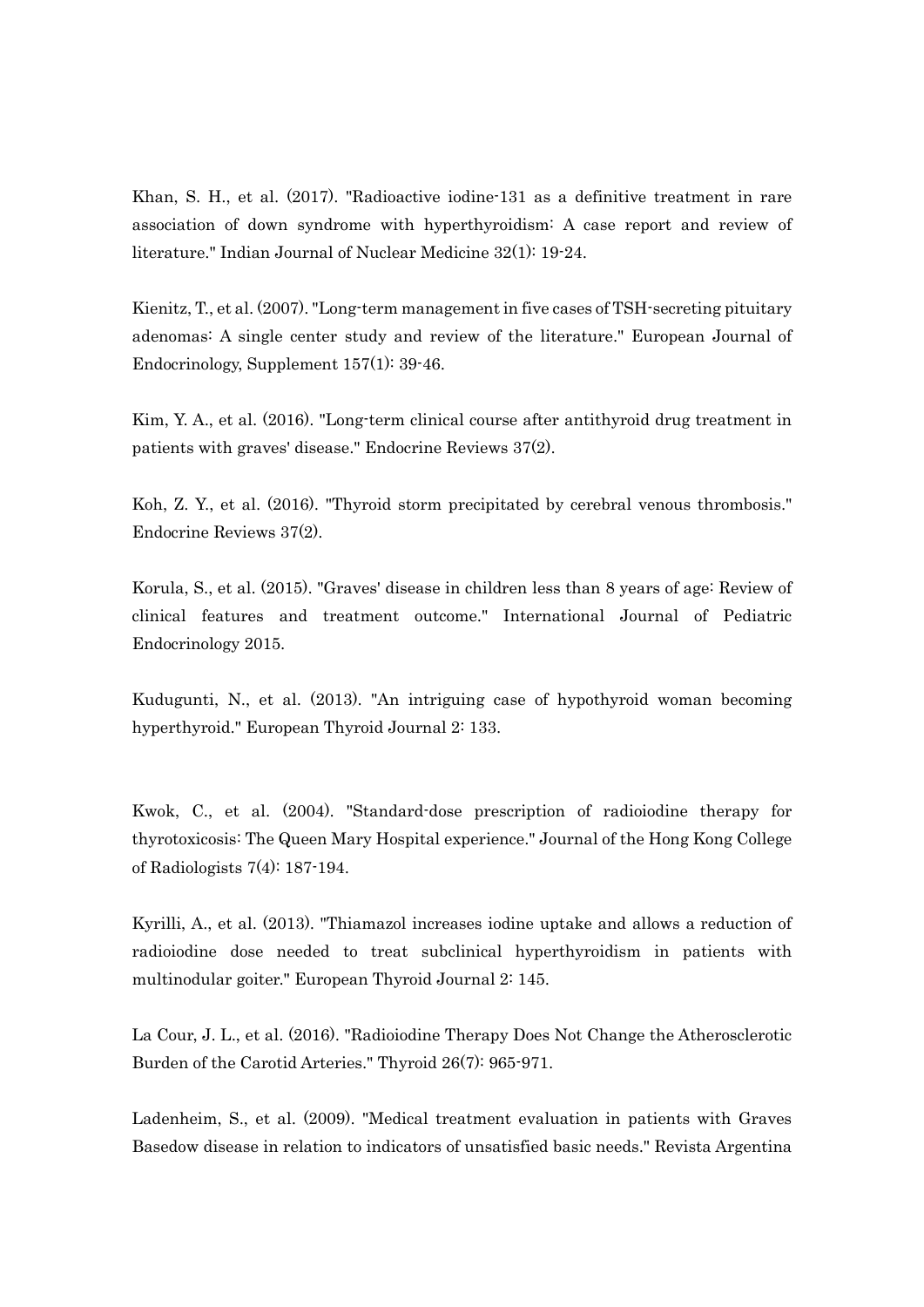de Endocrinologia y Metabolismo 46(2): 3-10.

Lai, J. and V. Wong (2017). "Urinary iodine as a predictor of lag-time to hypothyroidism in patients treated with iodine-131 for grave's disease." Clinical Endocrinology 86: 35-36.

Larijani, B., et al. (2002). "Treatment of hyperfunctioning thyroid nodules by percutaneous ethanol injection." BMC Endocrine Disorders 2.

Leighton, K. and N. Priddee (2017). "The disappearing haemoglobinopathy trait." British Journal of Haematology 176: 102.

Leïla, E., et al. (2015). "Hyperthyroidism in children and adolescents: Causes, when and how to treat-a Tunisian experience." Hormone Research in Paediatrics 84: 564.

Leung, B. C. H. (2003). "Management of thyroid nodules." Hong Kong Practitioner  $25(12): 611-615.$ 

Lithgow, K. and C. Symonds (2017). "Severe Thyrotoxicosis Secondary to Povidone-Iodine from Peritoneal Dialysis." Case Reports in Endocrinology 2017.

Liu, M., et al. (2016). "The perfect storm: Fever, tachycardia, and altered mental status after PTCA." Journal of General Internal Medicine 31(2): S756.

Madhushanka, J. K. V., et al. (2013). "Malignant struma ovarii, a case of papillary thyroid carcinoma in ovary." BJOG: An International Journal of Obstetrics and Gynaecology 120: 233-234.

Mahapatra, A. and M. Sood (2015). "Hyperthyroidism on long-term lithium carbonate therapy: A case report." Indian Journal of Psychiatry 57(5): S142-S143.

Maraka, S., et al. (2012). "New onset graves disease after radioactive iodine treatment of toxic multinodular goiter." Endocrine Reviews 33(3).

Marcocci, C., et al. (2010). "Selenium and pentoxifylline in patients with mild Graves' orbitopathy: Results of a randomized placebo-controlled double-blind clinical trial."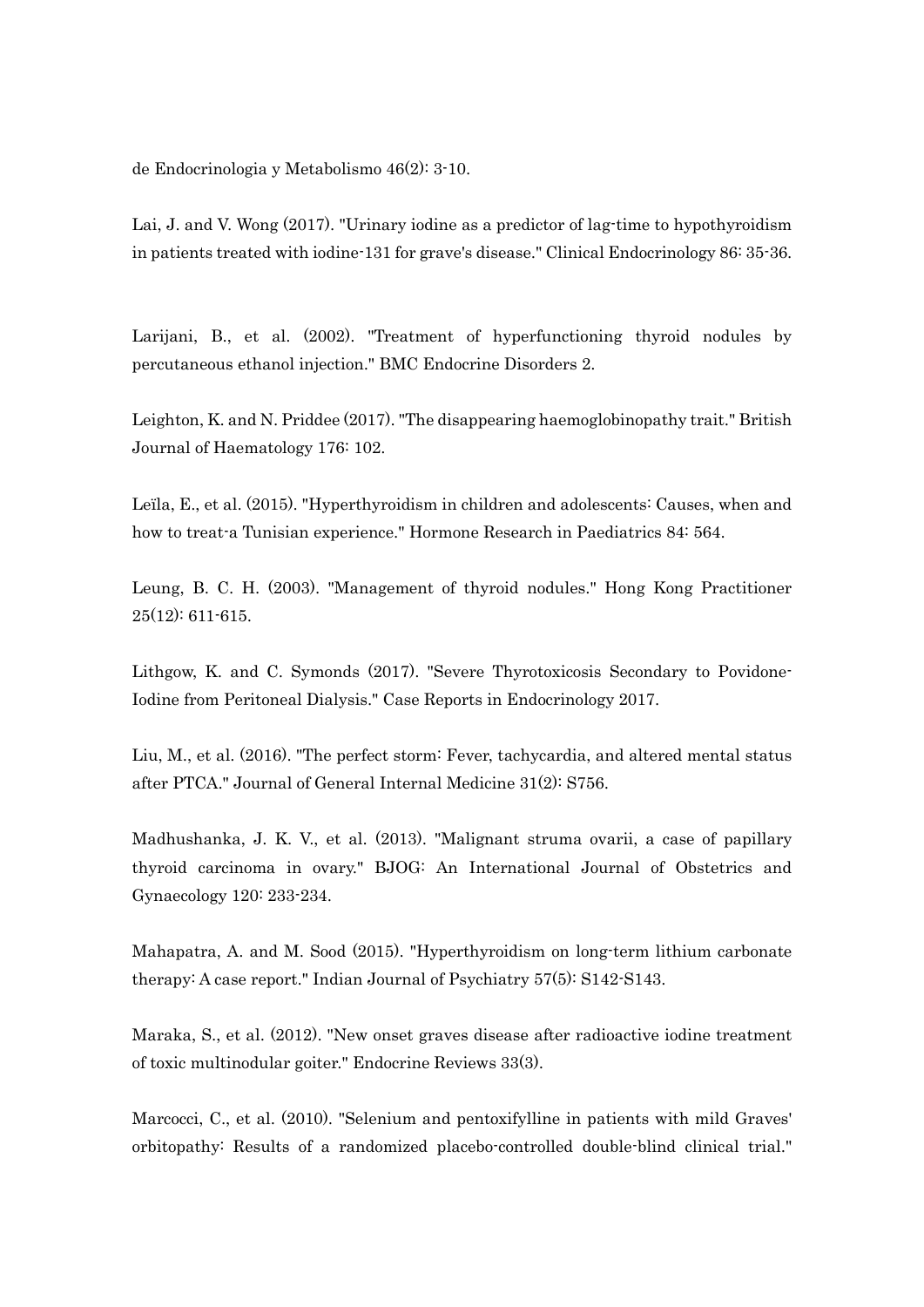Endocrine Abstracts 22: P866.

Marley, J. and R. Comi (2012). "A case of lithium treatment preceding onset of graves disease: Effects on presentation and radionuclide studies." Endocrine Reviews 33(3).

Marques, O., et al. (2014). "Treatment of pediatric graves' disease: Results of a multicenter survey in portugal." Hormone Research in Paediatrics 82: 309-310.

Marrec, C., et al. (2013). "Amiodarone-induced thyrotoxicosis: A rare complication in children." Hormone Research in Paediatrics 80: 363.

Matsumoto, M., et al. (2013). "Predictors of recurrence of graves' disease after medical treatment." Thyroid 23: A101.

We

McCombe, P., et al. (2014). "Pregnancy outcomes in the alemtuzumab MS clinical development program." Multiple Sclerosis 20(1): 436-437.

McCormack, A. I. and D. L. Learoyd (2006). "A guide to thyroid dysfunction." Medicine Today 7(5): 28-35.

Medina, N. and C. Shah (2014). "Iatrogenic thyroid storm in apathetic hyperthyroidism: An unpleasant experience." American Journal of Respiratory and Critical Care Medicine 189.

Meller, J., et al. (2002). "Radioiodine-treatment (RIT) of functional thyroidal autonomy." Nuclear Medicine Review 5(1): 1-10.

Memmott, R. M. and V. Chockalingam (2015). "Presentation, diagnosis, and emergent management of a patient with thyrotoxicosis, papillary thyroid carcinoma, and primary and secondary hyperparathyroidism." Endocrine Reviews 36.

Mihailović, J. (2006). "Current concepts of 131I therapy in oncology: Indications, methods and follow up." Archive of Oncology 14(1-2): 45-51.

Minamitani, K., et al. (2011). "A report of three girls with antithyroid drug-induced agranulocytosis; retrospective analysis of 18 cases aged 15 years or younger reported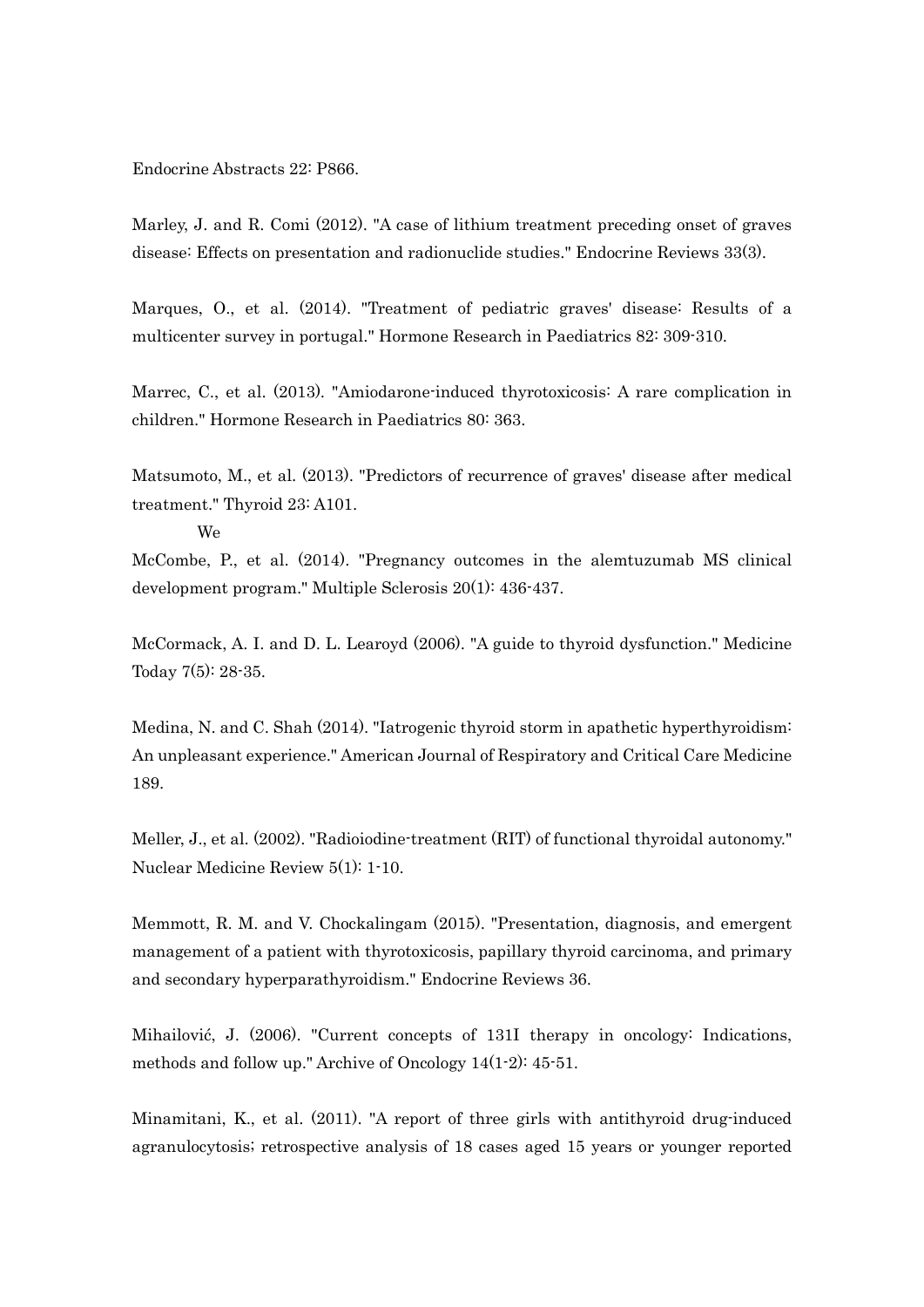between 1995 and 2009." Clinical Pediatric Endocrinology 20(2): 39-46.

Mitra, S. and S. Muthu (2012). "Reduction in relapse rate of radioiodine therapy in patients of toxic multinodular goiter: A quality improvement project." Indian Journal of Nuclear Medicine 27(1): 5-9.

Momotani, N. and S. Iwama-Carlson (2015). "Resemblance and diversity of the activity of graves' disease seen in monozygotic female twins over the course of 20 years." Thyroid 25: A63.

Mousa, U., et al. (2017). "Aggravated orbitopathy following remnant ablation in a patient with multiple cancers." Turkish Journal of Endocrinology and Metabolism 21(3): 81-84.

Musa, F., et al. (2013). "Unexplained tachycardia." Journal of Investigative Medicine 61(2): 399-400.

Naber, T. H., et al. (2010). "Reactive thyrotoxicosis: Under diagnosed complication of parathyroidectomy in the dialysis population." American Journal of Kidney Diseases 55(4): A82.

Nacpil, P. D. and C. M. Sison (2012). "Psychosis in hyperthyroidism." Endocrine Reviews 33(3).

Naji, P., et al. (2013). "Graves' disease causing pancytopenia and autoimmune hemolytic anemia at different time intervals: A case report and a review of the literature." Case Reports in Medicine 2013.

Nakatake, N., et al. (2011). "Prediction of post-treatment hypothyroidism using changes in thyroid volume after radioactive iodine therapy in adolescent patients with Graves' disease." International Journal of Pediatric Endocrinology 2011(1).

Nandiwada, D. R. and A. A. Chang (2012). "Plasmaphoresis in thyroid storm with multiorgan failure." Journal of General Internal Medicine 27: S467.

Negro, R., et al. (2016). "A 2015 Italian Survey of Clinical Practice Patterns in the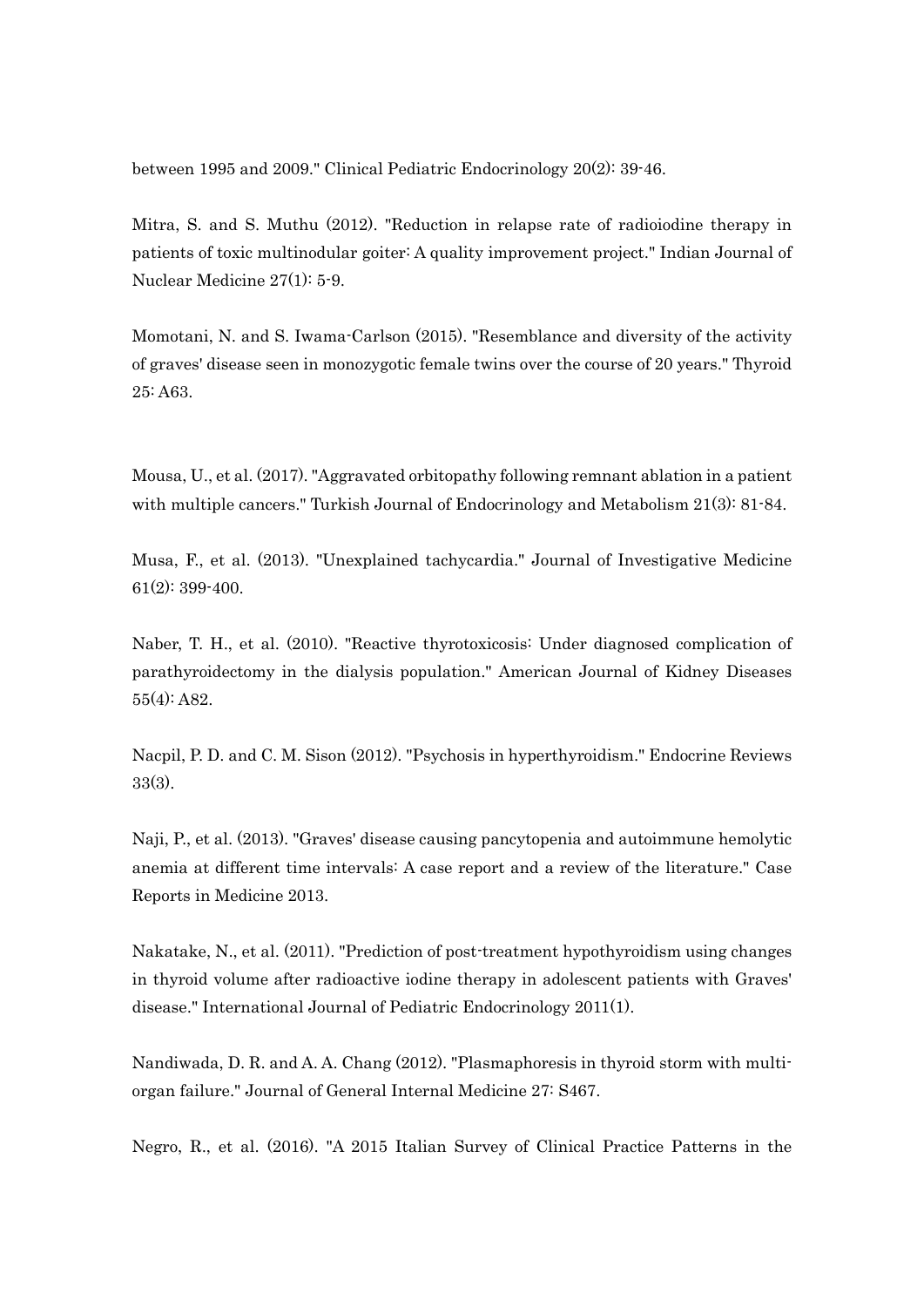Management of Graves' Disease: Comparison with European and North American Surveys." European Thyroid Journal 5(2): 112-119.

Nimmy, N. J., et al. (2010). "Prevalence of thyroid disorders in coastal, non-coastal, midland and hilly areas of Kerala along with the toxicities due to treatment." Indian Journal of Pharmaceutical Sciences 72(2): 282.

Niwattisaiwong, S. (2013). "Subacute thyroiditis misdiagnosed as graves' disease resulting in severe hypothyroidism." Endocrine Reviews 34(3).

Nunes, J., et al. (2014). "Predictive factors of radioactive iodine therapy failure in graves' disease." European Thyroid Journal 3: 143.

Oh, S. Y., et al. (2017). "Chylothorax associated with substernal goiter in Graves' disease treated with radioactive iodine." International Journal of Endocrinology and Metabolism 15(2).

Ohye, H., et al. (2012). "Antithyroid drug treatment for graves' disease in children: A retrospective study at a single institution." Thyroid 22: A17-A18.

Ozkaya, H. M., et al. (2015). "An unusual cause of life threatening hypercalcemia due to the grave's disease and concomitant addisonian crisis." Endocrine Reviews 36.

Palitzsch, K. D. (2017). "Thyroid disease in old age." Internistische Praxis 58(1): 51-64.

Pallavi, R., et al. (2013). "Thyrotoxicosis and acute liver failure." Critical Care Medicine 41(12): A325.

Par, J., et al. (2009). "The management of massive goitre in a DGH." Endocrine Abstracts 19: P360.

Peretianu, D., et al. (2010). "Drug induced hyperthyroidism (a rare reaction of sorafenib): Case report." Endocrine Abstracts 22: P851.

Podugu, A., et al. (2014). "A rare case of fatal thyroid storm (TS) resulting in DIC and multiorgan failure." Chest 146(4).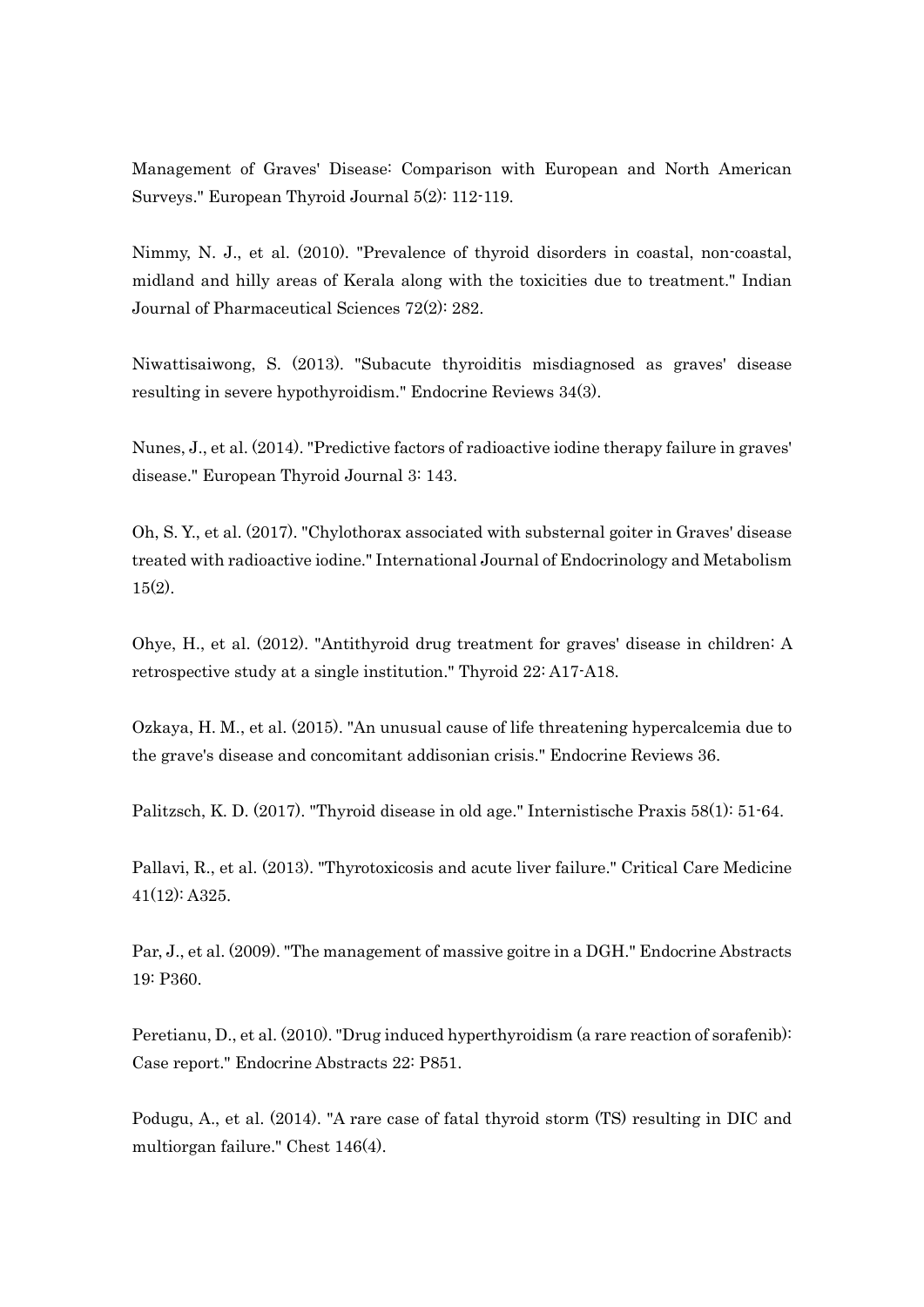Polak, M. (2001). "Fetal hyperthyroidism: Mechanisms, investigations, treatment and consequences for the child." Reproduction Humaine et Hormones 14(10): 683-689.

Pollak, P. and N. Vijayaratnam (2014). "Large geographic differences in prevalence of hyperthyroidism observed in patients exposed to amiodarone." Clinical Pharmacology and Therapeutics 95: S96-S97.

Pollak, P. T. and N. Vijayaratnam (2013). "Unusually high rate of hyperthyroidism observed in patients exposed to amiodarone in calgary." Canadian Journal of Cardiology 29(10): S186.

Proenca, M., et al. (2013). "Prognostic value of subclinical hyperthyroidism in an internal medicine ward." European Journal of Internal Medicine 24: e102.

Puig, G. D., et al. (2015). "Should we revisit anticoagulation guidelines during thyroid storm?" Journal of Investigative Medicine 63(2): 332.

Rabon, S., et al. (2016). "Graves' disease in children: Long-term outcomes of medical therapy." Clinical Endocrinology.

Rakov, H., et al. (2014). "Molecular mechanisms of sexdependent thyroid hormone action on target tissues." European Thyroid Journal 3: 203.

Rakov, H., et al. (2014). "Molecular mechanisms of sex-dependent thyroid hormone action on target tissues." Experimental and Clinical Endocrinology and Diabetes 122(3).

Rehman, A. U., et al. (2017). "Amiodarone-induced hyperthyroidism in patients with heart failure with and without a left ventricular assist device." Endocrine Reviews 38(3).

Rehman, S. U., et al. (2006). "Goiter in older adults." Aging Health 2(5): 823-831.

Ren, S. C., et al. (2016). "Von Willebrand factor and coagulation factor VIII in Moyamoya disease associated with graves' disease: A case report." Experimental and Therapeutic Medicine 12(5): 3195-3200.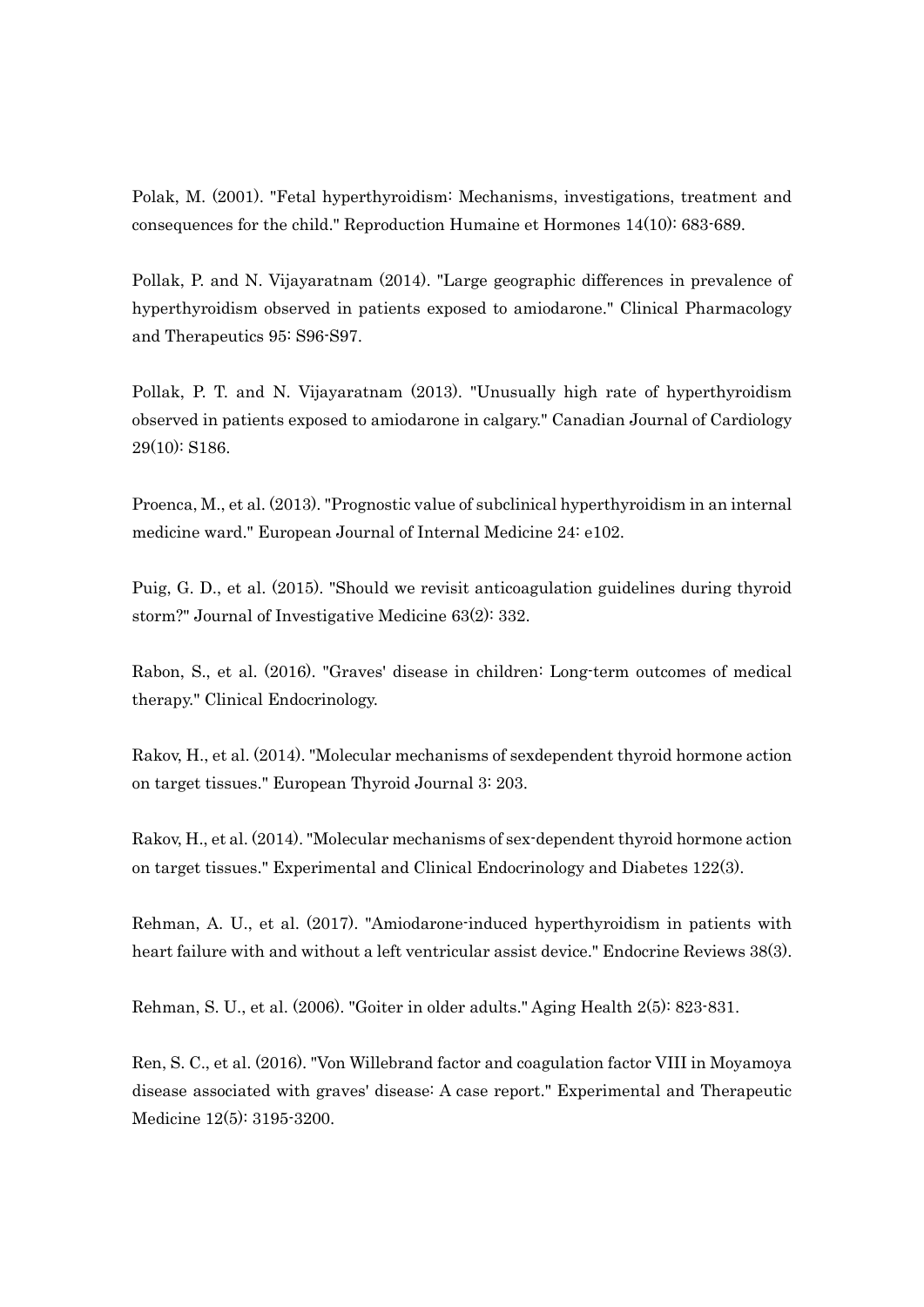Ridella, M., et al. (2010). "Iodine induced thyrotoxicosis in a patient with coronary artery disease." Journal of Investigative Medicine 58(2): 390.

Rivera, L., et al. (2014). "Dangerous weight loss: A case report." Endocrine Reviews 35.

Rojas, C., et al. (2015). "Demografic and clinical characteristics of Graves' disease at a pediatric hospital during the period 2004-2014." Hormone Research in Paediatrics 84: 60.

Ross, I. L., et al. (2005). "Amiodarone-induced thyroid dysfunction." Journal of Endocrinology, Metabolism and Diabetes of South Africa 10(1): 6-9.

Rossodivita, A., et al. (2010). "Grave's disease in a girl with Gitelman's syndrome." Hormone Research in Paediatrics 74: 289-290.

Rutecki, G. W. (2005). "What happens down the road to patients treated with radioactive iodine?" Consultant 45(13): 1442.

Could RAI Rx ultimately be hurting your patients? Here: Reassuring new evidence.

Ryödi, E., et al. (2015). "Cancer incidence and mortality in patients treated either with RAI or thyroidectomy for hyperthyroidism." Journal of Clinical Endocrinology and Metabolism 100(10): 3710-3717.

Saeed Akhtar, M., et al. (2002). "Radioactive iodine treatment in diffuse toxic goiter by calculation of thyroid volume with ultrasonography." Journal of the College of Physicians and Surgeons Pakistan 12(8): 477-480.

Saeedinia, S., et al. (2013). "Evaluation of anti-thyroid drugs, radioactive iodine and surgery in patients with hyperthyroidism." Iranian Journal of Endocrinology and Metabolism 14(6): 1-8.

Samanta, P., et al. (2014). "Thyroid storm in a patient presenting with pulmonary embolism and splenic infarct." American Journal of Respiratory and Critical Care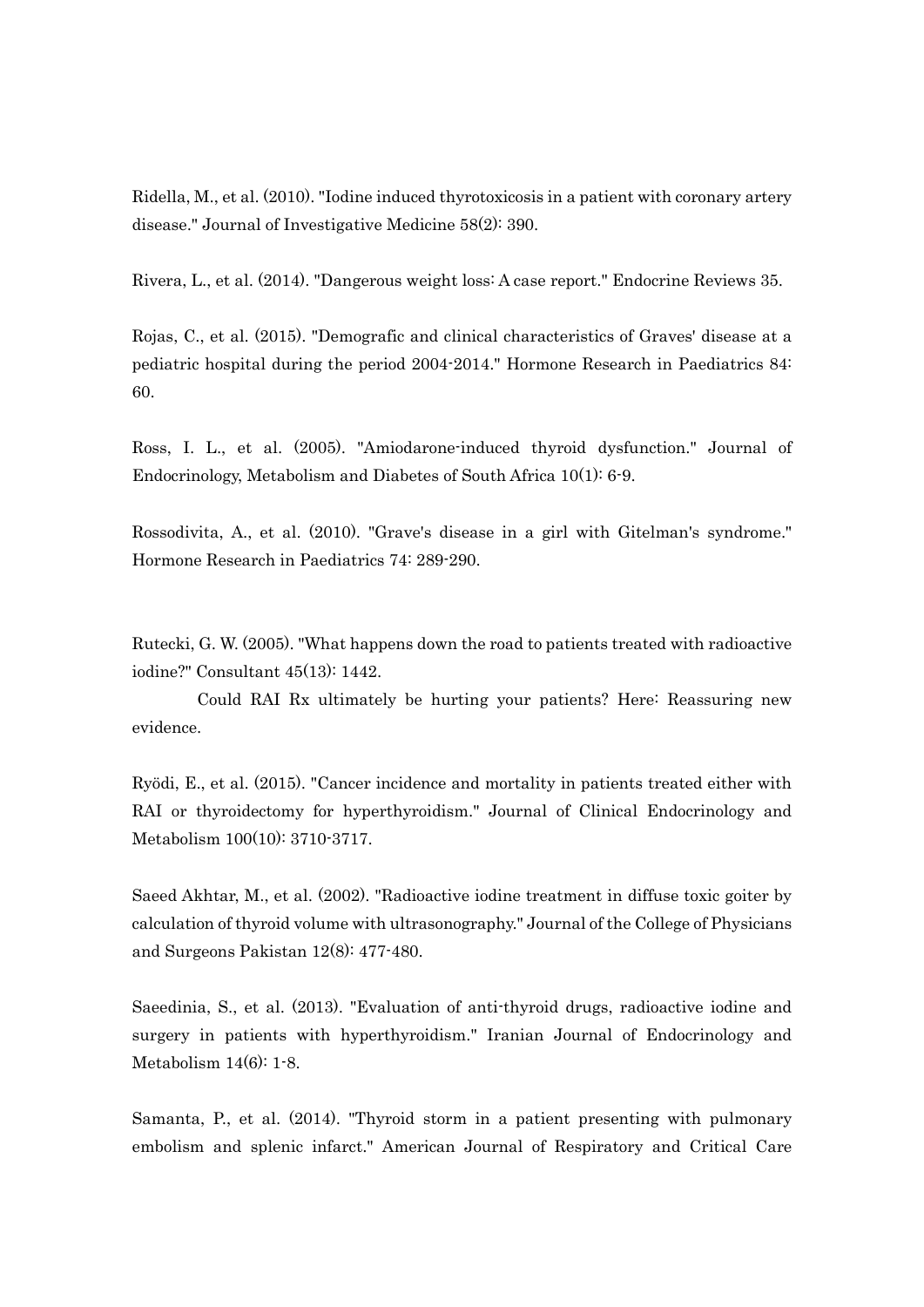Medicine 189.

Sanchez, L. M. P., et al. (2013). "Clinical presentation and response to therapy of graves' disease in a multi-ethnic endocrine clinic." Endocrine Reviews 34(3).

Sanyal, D. and S. Chatterjee (2015). "Hyperthyroidism in children: Treatment outcomes and preferences in Eastern India." Clinical Pediatric Endocrinology 24(2): 63-66.

Sarma, D. and S. Gadve (2013). "Nodularity in graves' disease in the postiodization era: Iodine status, thiocyanate exposure and autoimmunity." Endocrine Reviews 34(3).

Saumoy, M., et al. (2012). "Hyperbilirubinemia as a presenting symptom of thyrotoxicosis in a patient with sickle cell disease." American Journal of Gastroenterology 107: S422.

Schindler, A. E. (2003). "Thyroid, Climacterium and Hormone Therapy." Journal fur Menopause 10(4): 27-31.

Schneider, M., et al. (2016). "Clinical experience with radioactive iodine in treatment of childhood and adolescent graves' disease." Hormone Research in Paediatrics 86: 43.

Sekulic, V., et al. (2013). "Influence of smoking associated with stress on the outcome of radioiodine therapy in patients with Graves' disease." European Journal of Nuclear Medicine and Molecular Imaging 40: S401.

Sekulić, V., et al. (2015). "Cigarette smoking has no impact on the effect of radioiodine therapy in patients with graves disease." Acta Facultatis Medicae Naissensis 32(1): 67- 75.

Shah, V. H. (2003). "Reader's Forum - 30." Indian Journal of Otolaryngology and Head and Neck Surgery 55(2): 145-146.

Shaikh, I. and A. Varanasi (2015). "A case of acute thyroiditis following therapy with topical cadexomer iodine (iodosorb) ointment." Thyroid 25: A78-A79.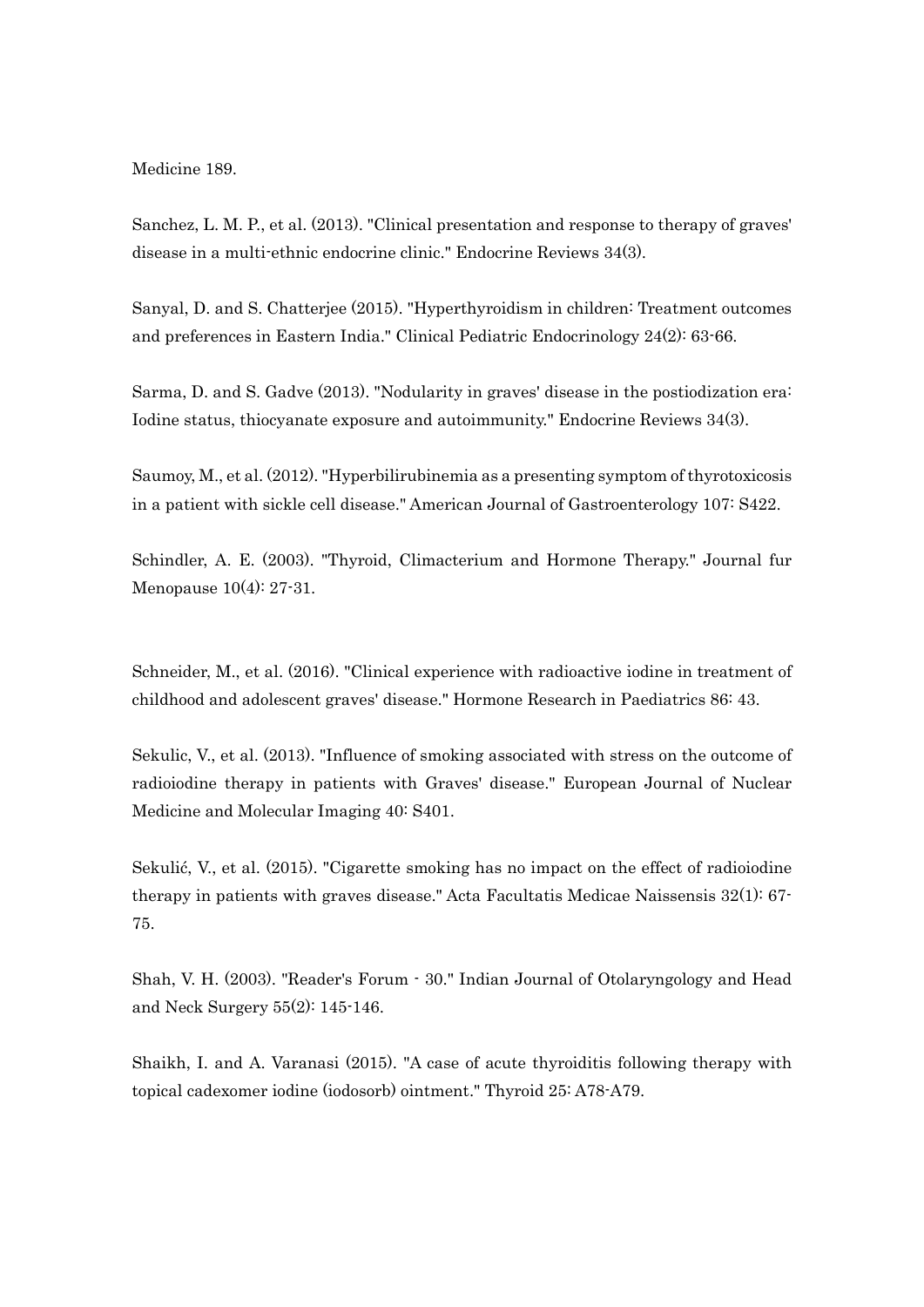Shehata, N., et al. (2015). "Rare malignant struma ovarii - non-papillary thyroid carcinoma of the ovary." BJOG: An International Journal of Obstetrics and Gynaecology 122: 151-152.

Sheng, S. W., et al. (2012). "Clinical features and efficacy of 131I remnant ablation of differentiated thyroid carcinoma complicated with hyperthyroidism." Journal of Shanghai Jiaotong University (Medical Science) 32(1): 83-84+89.

Shinall, M. C., et al. (2012). "Total thyroidectomy for graves' disease: A contemporary series of 165 patients." Thyroid 22: A54.

Shobab, L., et al. (2016). "Methimazole-induced agranulocytosis in a newly diagnosed graves's disease." Thyroid 26: A150.

Singh, G., et al. (2017). "Hypokalemia complicating new onset T1DM with DKA and simultaneous thyrotoxic periodic paralysis." Endocrine Reviews 38(3).

Singh, M., et al. (2016). "Propylthiouracil induced fulminant hepatic failure." Endocrine Reviews 37(2).

Singh, P., et al. (2009). "An audit of thyroid surveillance in amiodarone treated subjects - Room for improvement." Endocrine Abstracts 19: P95.

Skanjeti, A., et al. (2014). "Is radioiodine uptake test essential to treat hyperthyroidism from solitary thyroid nodule?" European Journal of Nuclear Medicine and Molecular Imaging 41: S543.

Smith, D. M., et al. (2016). "Change in Practice over Four Decades in the Management of Graves' Disease in Scotland." Journal of Thyroid Research 2016.

Subramanian, M., et al. (2016). "The effect of prior antithyroid drug use on delaying remission in high uptake Graves' disease following radioiodine ablation." Endocrine Connections 5(1): 34-40.

Sundaragiri, P., et al. (2013). "How to see a big 'k' drop!" Journal of General Internal Medicine 28: S340-S341.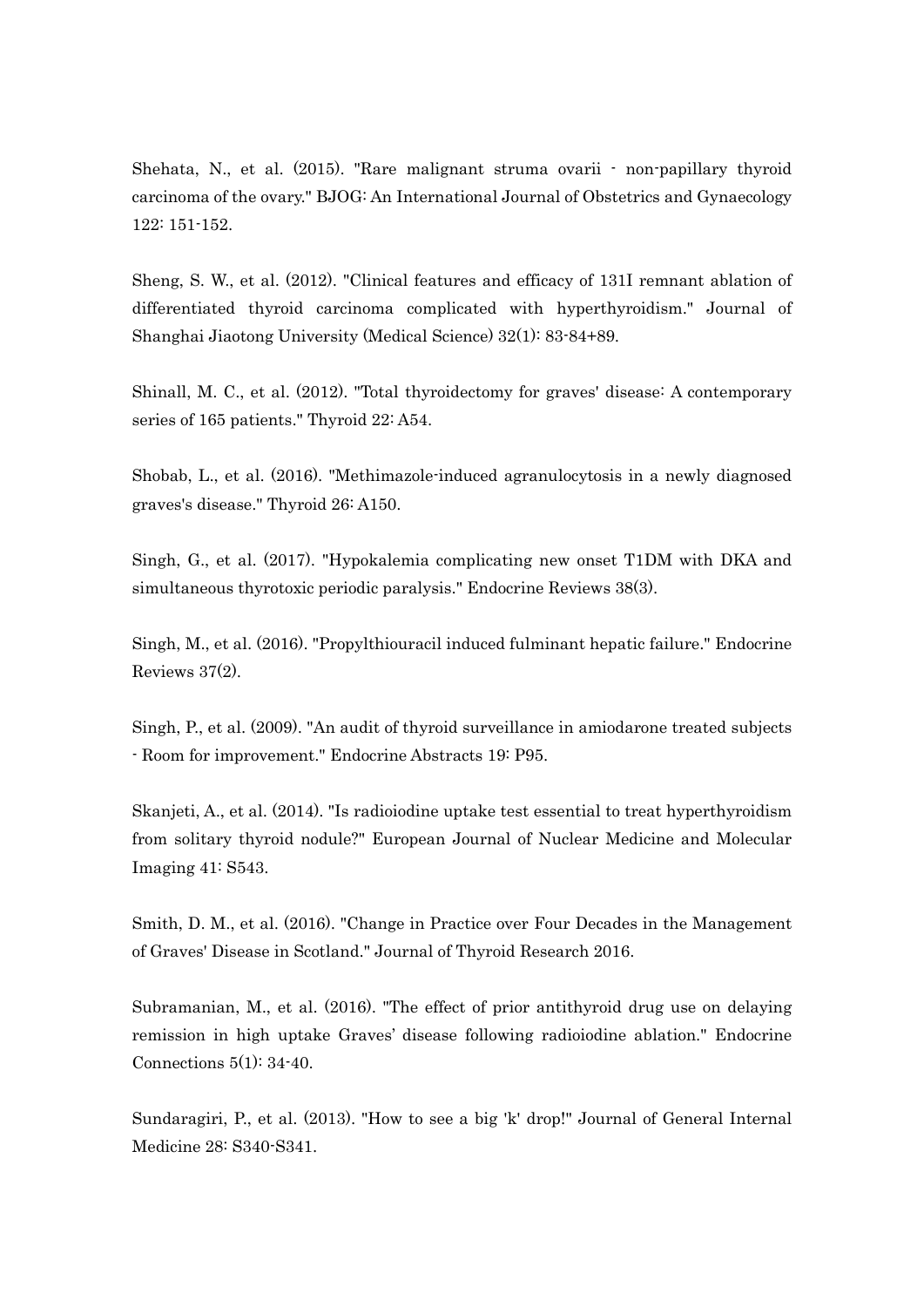Sundaresh, V., et al. (2012). "Comparative effectiveness of treatment choices for graves' hyperthyroidism: Experience of a tertiary referral center." Thyroid 22: A87.

Sundaresh, V., et al. (2013). "Comparative effectiveness of treatment choices for graves' disease in the elderly population: Experience of a tertiary referral center." Endocrine Reviews 34(3).

Sundaresh, V., et al. (2017). "Comparative Effectiveness of Treatment Choices for Graves' Hyperthyroidism: A Historical Cohort Study." Thyroid 27(4): 497-505.

Taïeb, D., et al. (2009). "Radioactive iodine ablation of Graves'disease." Medecine Nucleaire 33(5): 314.

Takamura, T., et al. (2017). "Thyroid hormone represses the activation of NFκB pathway and ameliorates kidney injury." Nephrology Dialysis Transplantation 32: iii437.

Tamam, M., et al. (2014). "Radioiodine therapy for hyperthyroidism in a patient with end-stage renal disease on hemodialysis: Case report." Medical Journal of Bakirkoy 10(2): 75-77.

Tareq, S. H., et al. (2013). "Hallucinations as presenting complaint in thyroid storm: An uncommon presentation of graves' disease." Endocrine Reviews 34(3).

Tay, C., et al. (2015). "Surgical management of graves' disease over a 25-year period: A south-east asian perspective." Thyroid 25: A71-A72.

Thethi, T. K., et al. (2014). "Case of thyrotoxic periodic paralysis in a caucasian male and review of literature." Case Reports in Medicine 2014.

Thirion, M., et al. (2006). "Thyrotoxicosis." Reanimation 15(6): 497-505.

Thirumalai, A. and S. Trikudanathan (2015). "Radioiodine ablation for amiodaroneinduced thyrotoxicosis allows re-introduction of the drug." Thyroid 25: A217.

Timothy, P. P. and V. Niran (2014). "Incidence of hyperthyroidism in patients exposed to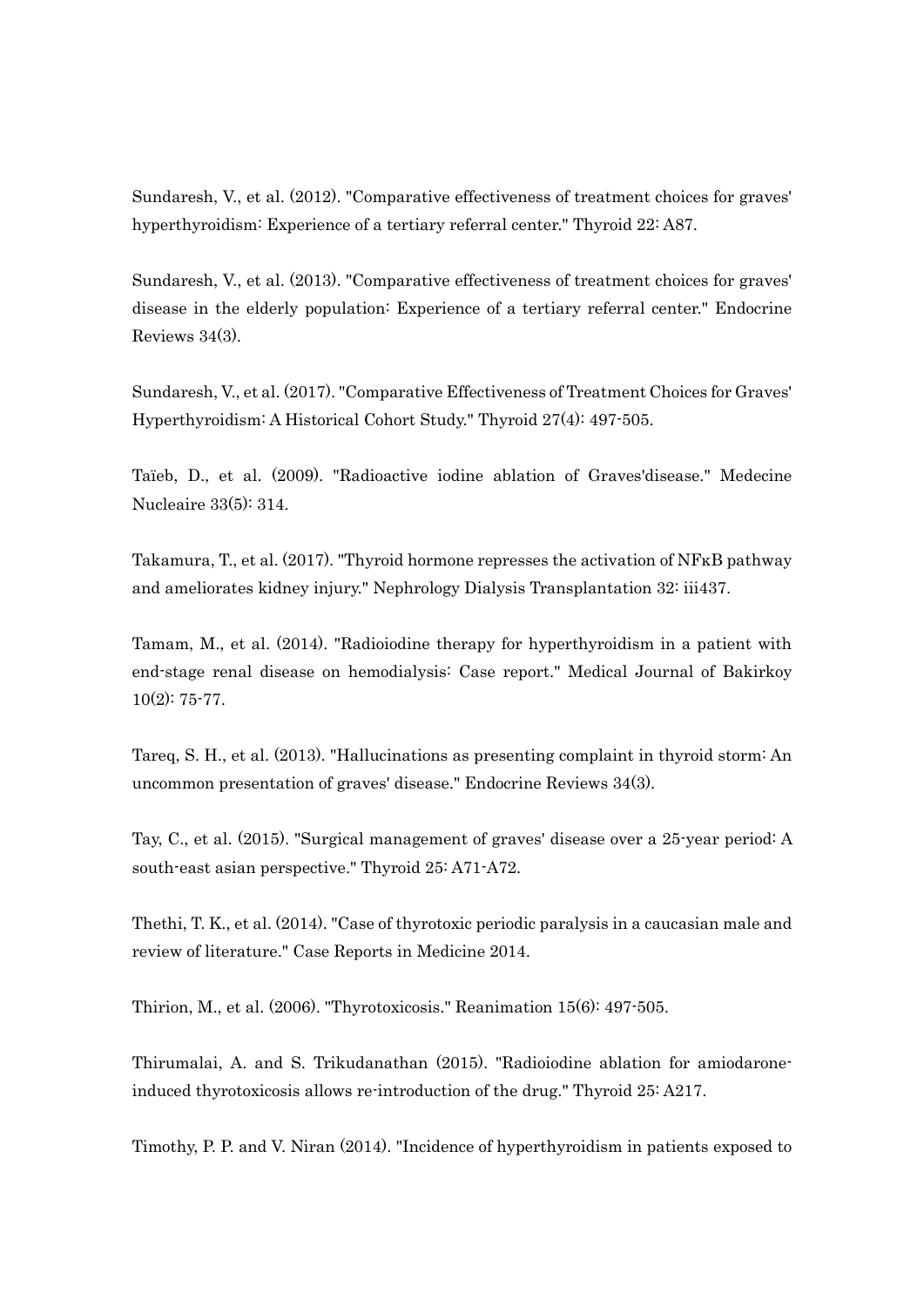amiodarone shows large regional variation new abstract." Journal of Population Therapeutics and Clinical Pharmacology 21(2): e287-e288.

Tomisti, L., et al. (2010). "Amiodarone-induced thyrotoxicosis in patients with multinodular goiter: Type 1 or type 2 AIT?" Endocrine Abstracts 22: P765.

Toni, M., et al. (2016). "Hyperthyroidism." Medicine (Spain) 12(13): 731-741.

Trevisan, T. L., et al. (2016). "Hyperfunctioning thyroid nodule harboring thyroid carcinoma with progression to bone metastases secreting thyroid hormone: A case report." Endocrine Reviews 37(2).

Triay, J. and P. Singhal (2010). "Improving the accuracy of clinical diagnosis in hyperthyroid disorders using ultrasound assessment." Endocrine Abstracts 22: P792.

Truran, P. and S. Aspinall (2014). "Thyrotoxicosis and thyroiditis." Surgery (United Kingdom) 32(10): 537-542.

Turner, B. C. (2004). "Thyroid emergencies part 1: Thyroid storm." CPD Journal Acute Medicine 3(3): 93-95.

Ursu, H. I., et al. (2011). "Outcome of radioiodine therapy in autonomous functioning thyroid nodules-a study group." European Thyroid Journal: 155.

Vallabhajosula, S., et al. (2010). "Hyperthyroidism is associated with reversible pulmonary hypertension." Journal of Investigative Medicine 58(2): 425.

Viejo, E., et al. (2017). "Emergency surgery in amiodarone-induced thyrotoxicosis." Langenbeck's Archives of Surgery 402(2): 354.

Vincent, P. J., et al. (2001). "Subtotal thyroidectomy in the management of Grave's disease." Medical Journal Armed Forces India 57(3): 203-206.

Vitaux, F. (2007). "Thyroid gland irradiations and thyroid cancers. Critical bibliographic journal." Medecine Nucleaire 31(7): 350-355.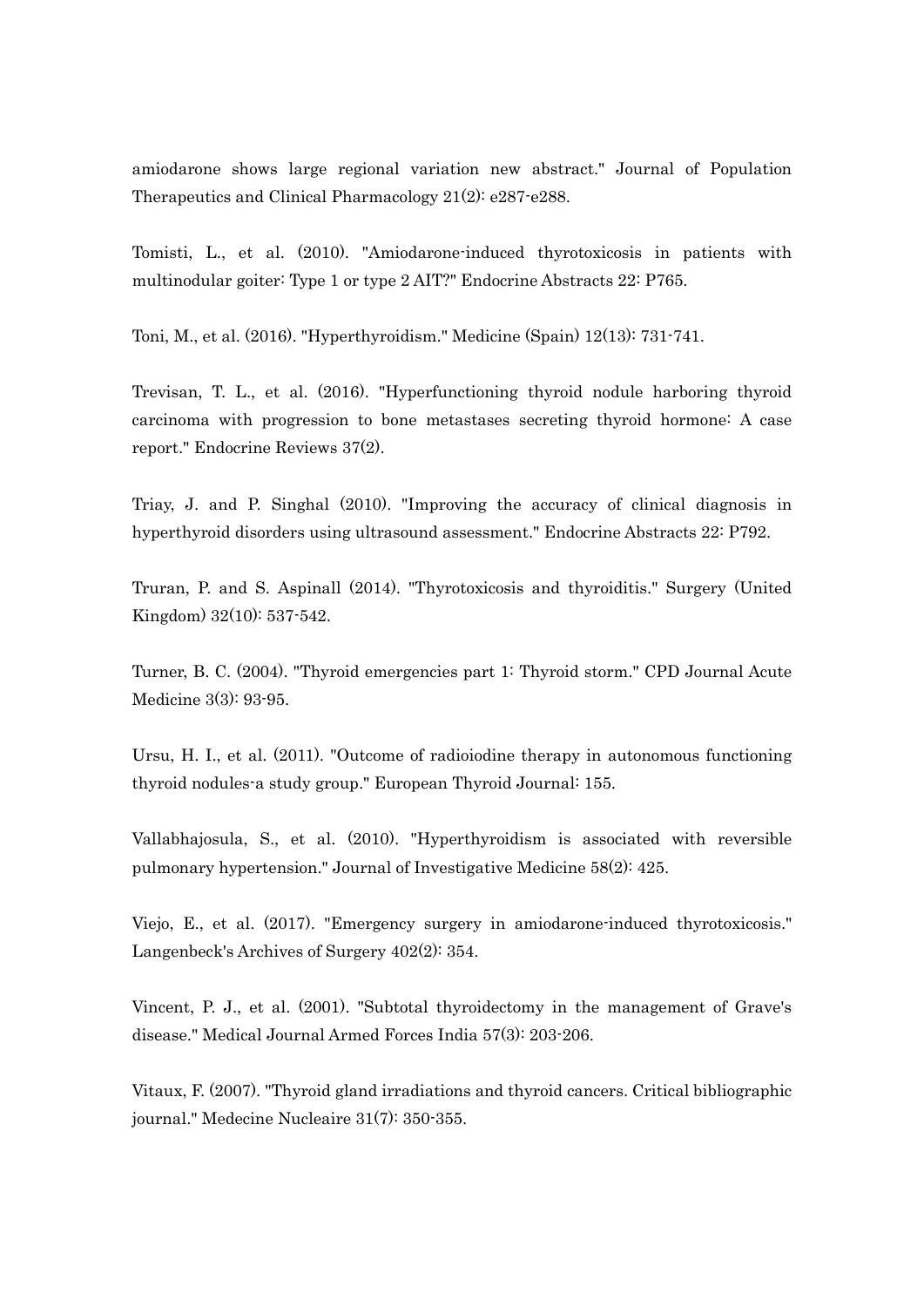Wada, R., et al. (2013). "A case of fetal hypothyroidism in pregnancy complicated with Basedow disease." Prenatal Diagnosis 33: 66.

Wang, W. (2016). "Cardiac arrest in a young man from thyroid storm." Journal of General Internal Medicine 31(2): S575-S576.

Weetman, A. (2009). "Amiodarone-associated hyperthyroidism, a practical guide to investigation and therapy." Endocrine Abstracts 19: S58.

Won, K. S., et al. (2015). "Predictive factor for unsuccessful radioactive iodine therapy in patients with diffuse toxic goiter." Journal of Nuclear Medicine 56.

Xiao, B. Z., et al. (2013). "Incidence of hyperthyroidism in Chongqing City before and after universal salt iodization." Chinese Journal of Endemiology 32(6): 682-686.

Xu, S. H., et al. (2015). "A questionnaire survey on the management of Graves' orbitopathy in China: A comparison with Europe and Latin-America." Chronic Diseases and Translational Medicine 1(2): 117-123.

Yaneva, M. (2015). "Radioiodine therapy outcome in older patients with thyreotoxicosis caused by Graves' disease : Our experience." European Journal of Nuclear Medicine and Molecular Imaging 42(1): S727.

Yener, S., et al. (2009). "Advance age and mild thyrotoxicosis are associated with nodular goiter in Graves Disease." Turkish Journal of Endocrinology and Metabolism 13(1): 1-4.

Yoshida, K., et al. (2015). "A case of late-night paralysis of the extremities." Journal of General Internal Medicine 30: S330-S331.

Yousefian, S., et al. (2014). "Metastatic papillary thyroid carcinoma in a 15-year old patient with graves' disease." Endocrine Reviews 35.

Zangana, A. M. (2007). "Surgical treatment of hyperthyroidism in the North of Iraq: Reduction in mortality and morbidity with a planned approach. Results of 544 operations with special reference to pre-operative treatment with Carbimazole and thyroid hormones." Middle East Journal of Emergency Medicine 7(2): 71-75.